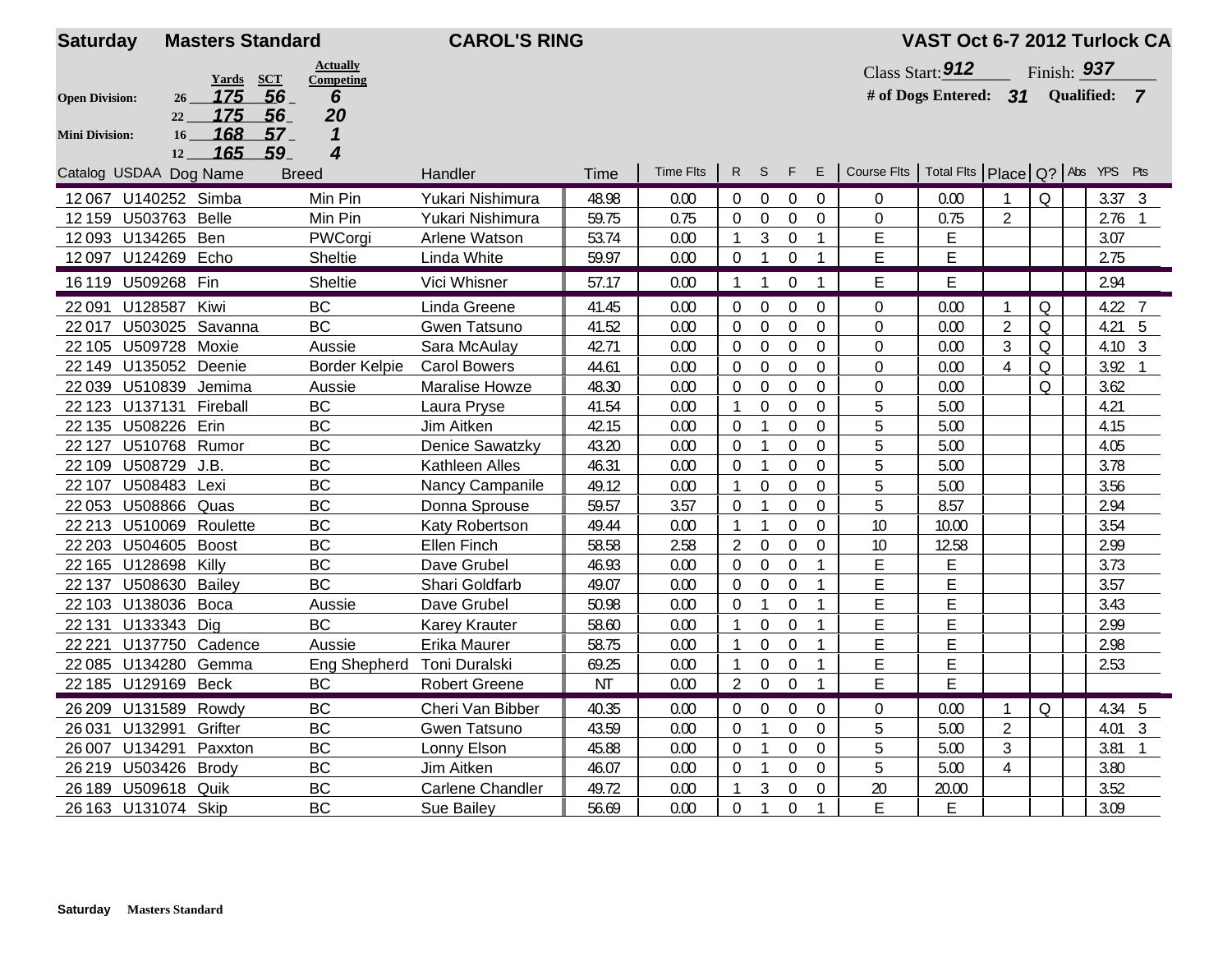| <b>Saturday</b>        | <b>Perf III Standard</b>            |                                            | <b>CAROL'S RING</b>     |       |           |                  |                  |             |                |                                                     | VAST Oct 6-7 2012 Turlock CA       |                |   |                |  |
|------------------------|-------------------------------------|--------------------------------------------|-------------------------|-------|-----------|------------------|------------------|-------------|----------------|-----------------------------------------------------|------------------------------------|----------------|---|----------------|--|
|                        | Yards                               | <b>Actually</b><br><b>SCT</b><br>Competing |                         |       |           |                  |                  |             |                |                                                     | Class Start: $937$                 |                |   | Finish: 1020   |  |
| <b>Open Division:</b>  | 175<br>22                           | 59<br>5                                    |                         |       |           |                  |                  |             |                |                                                     | # of Dogs Entered: 20 Qualified: 7 |                |   |                |  |
| <b>Mini Division:</b>  | 175<br>16 <sup>1</sup><br>168<br>12 | 9<br>59<br>3<br>60                         |                         |       |           |                  |                  |             |                |                                                     |                                    |                |   |                |  |
|                        | 165<br>8                            | 3<br>62                                    |                         |       |           |                  |                  |             |                |                                                     |                                    |                |   |                |  |
| Catalog USDAA Dog Name |                                     | <b>Breed</b>                               | Handler                 | Time  | Time Flts | R                | S                | F           | E              | Course Fits   Total Fits   Place   Q?   Abs YPS Pts |                                    |                |   |                |  |
| 08 051                 | U137315 Poppy                       | Chi Mix                                    | Lisa White              | 65.47 | 3.47      | $\Omega$         | $\theta$         | $\Omega$    | $\Omega$       | $\mathbf{0}$                                        | 3.47                               |                |   | 2.52           |  |
| 08 024 U134600 Gwyny   |                                     | PWCorgi                                    | Gail Mahood             | 43.43 | 0.00      | $\Omega$         |                  | $\theta$    | $\theta$       | 5                                                   | 5.00                               | $\overline{2}$ |   | 3.80           |  |
| 08 073 U136845 Fonzie  |                                     | Papillon                                   | Marti Fuquay            | 44.80 | 0.00      |                  | $\theta$         | $\theta$    |                | E                                                   | E                                  |                |   | 3.68           |  |
| U512630<br>12043       | Ghillie                             | Sheltie                                    | Sherri Hollenbeck       | 52.75 | 0.00      | $\Omega$         | $\theta$         | $\Omega$    | $\Omega$       | $\Omega$                                            | 0.00                               |                | Q | 3.18           |  |
| 12 125 U126026 Bodee   |                                     | Poodle                                     | Marti Fuguay            | 42.02 | 0.00      | $\Omega$         |                  | 0           | 0              | 5                                                   | 5.00                               | 2              |   | 4.00           |  |
| 12121                  | U510986 Millie                      | Border Corgi                               | Kathy Van Der Maa       | 56.79 | 0.00      |                  | $\theta$         | $\theta$    | $\theta$       | 5                                                   | 5.00                               | 3              |   | 2.96           |  |
| 16079                  | U125635 Piper                       | Aussie                                     | Sue Rush                | 38.46 | 0.00      | $\Omega$         | $\Omega$         | $\Omega$    | $\Omega$       | $\Omega$                                            | 0.00                               |                | Q | 4.55 5         |  |
| 16029                  | U511283<br>Sydney                   | Aussie                                     | Karen Overstreet        | 52.99 | 0.00      | $\overline{0}$   | $\mathbf 0$      | $\theta$    | $\theta$       | $\Omega$                                            | 0.00                               | $\overline{2}$ | Q | $3.30 \quad 3$ |  |
| U506651<br>16065       | Riley                               | Aussie                                     | Denice Sawatzky         | 54.85 | 0.00      | $\Omega$         | $\theta$         | $\theta$    | $\theta$       | $\mathbf 0$                                         | 0.00                               | $\mathfrak{Z}$ | Q | 3.19           |  |
| 16089<br>U133967       | Lilv                                | All American                               | Mo Carroll              | 47.82 | 0.00      | $\theta$         |                  | $\Omega$    | $\Omega$       | 5                                                   | 5.00                               | 4              |   | 3.66           |  |
| 16037                  | U503964 Fizz                        | <b>Sheltie</b>                             | Cynthia Roberts         | 52.88 | 0.00      | $\Omega$         |                  | $\theta$    | $\theta$       | 5                                                   | 5.00                               |                |   | 3.31           |  |
| 16069<br>U135810       | Wit                                 | <b>BC</b>                                  | Lauri Plummer           | 44.85 | 0.00      |                  |                  | $\Omega$    |                | E                                                   | Е                                  |                |   | 3.90           |  |
| 16 195<br>U124091      | Annie                               | <b>BC</b>                                  | Kathleen Alles          | 46.36 | 0.00      |                  |                  | $\Omega$    |                | E                                                   | E                                  |                |   | 3.77           |  |
| U128901<br>16057       | Styx                                | BC                                         | <b>Karey Krauter</b>    | 48.32 | 0.00      | $\Omega$         |                  | $\Omega$    |                | E                                                   | Ē                                  |                |   | 3.62           |  |
| U125087<br>16 157      | Trane                               | BC                                         | Mike Kambeitz           | 71.54 | 0.00      | $\boldsymbol{0}$ | $\overline{0}$   | $\Omega$    |                | E                                                   | E                                  |                |   | 2.45           |  |
| 22 171                 | Tweed<br>U501822                    | <b>BC</b>                                  | Bettina Keszthelyi      | 42.25 | 0.00      | $\Omega$         | $\Omega$         | $\theta$    | $\theta$       | $\mathbf 0$                                         | 0.00                               |                | Q | $4.14 \quad 3$ |  |
| U119818<br>22 169      | Tika                                | Craussie                                   | Ellen Finch             | 51.93 | 0.00      | $\overline{0}$   | $\boldsymbol{0}$ | $\theta$    | $\theta$       | $\Omega$                                            | 0.00                               | $\overline{2}$ | Q | 3.37           |  |
| U512556<br>22 167      | Robin                               | Golden Retr                                | <b>Kathy Quiroz</b>     | 53.86 | 0.00      | $\overline{0}$   | $\boldsymbol{0}$ | $\Omega$    | 0              | $\mathbf 0$                                         | 0.00                               | 3              | Q | 3.25           |  |
| 22015                  | U123644 Brenn                       | <b>BC</b>                                  | <b>Carlene Chandler</b> | 48.01 | 0.00      | $\Omega$         |                  | $\Omega$    | $\theta$       | 5                                                   | 5.00                               | 4              |   | 3.65           |  |
| 22 005 U127252 Chaps   |                                     | Aussie                                     | Jean Danver             | 46.77 | 0.00      |                  |                  | $\mathbf 0$ | $\overline{0}$ | 10                                                  | 10.00                              |                |   | 3.74           |  |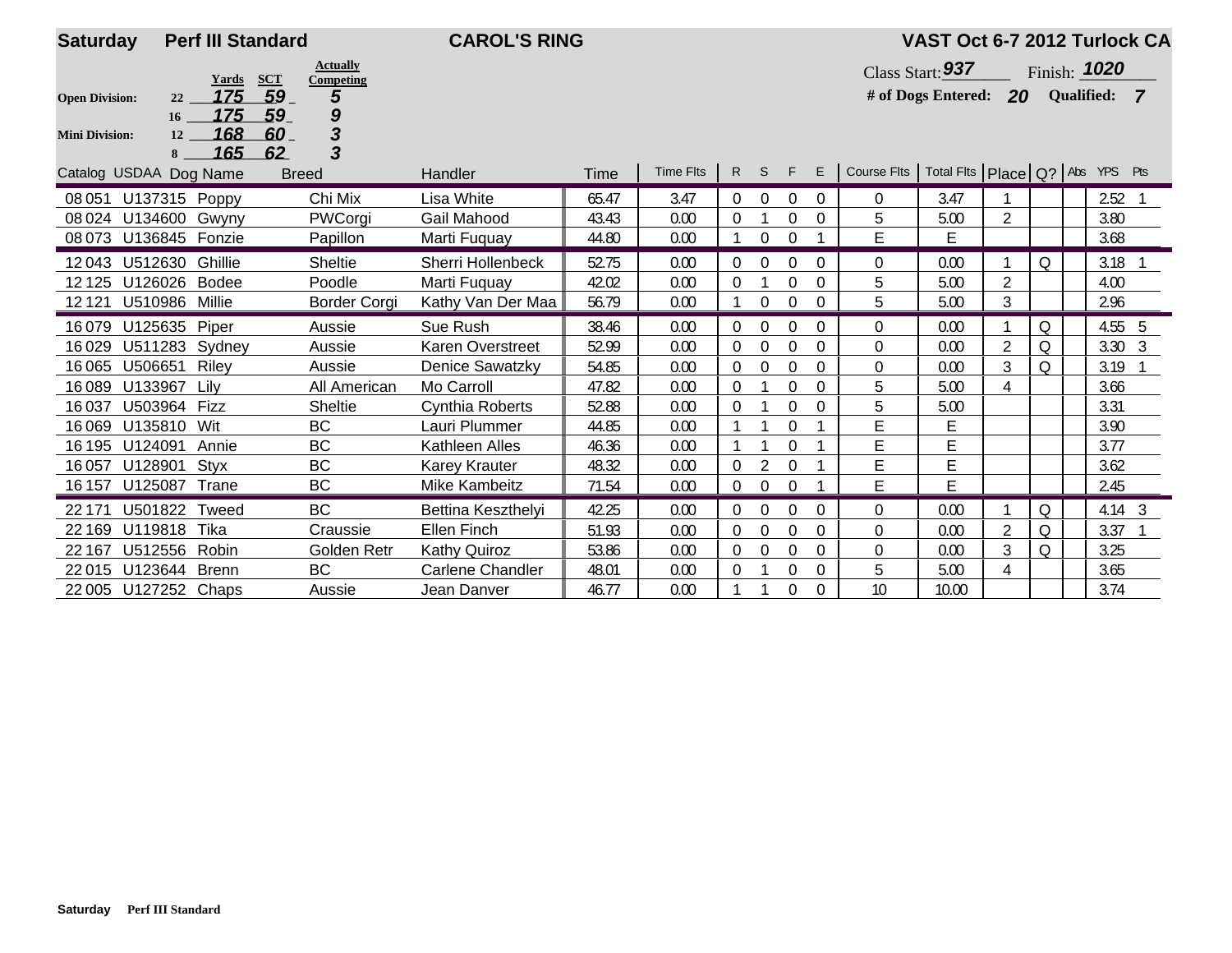| <b>Saturday</b>       |                         | <b>Masters Jumpers</b>              |                            | <b>CAROL'S RING</b>     |           |                  |                  |                  |                  |                  |                                                     | VAST Oct 6-7 2012 Turlock CA |                |              |              |                |                 |
|-----------------------|-------------------------|-------------------------------------|----------------------------|-------------------------|-----------|------------------|------------------|------------------|------------------|------------------|-----------------------------------------------------|------------------------------|----------------|--------------|--------------|----------------|-----------------|
|                       |                         |                                     | <b>Actually</b>            |                         |           |                  |                  |                  |                  |                  |                                                     | Class Start: 215             |                | Finish: 254  |              |                |                 |
| <b>Open Division:</b> | 26 <sup>2</sup>         | Yards SCT<br>35 <sub>1</sub><br>144 | Competing<br>6             |                         |           |                  |                  |                  |                  |                  |                                                     | # of Dogs Entered: 36        |                |              |              | Qualified: 13  |                 |
|                       | 22                      | 144<br>35                           | 22                         |                         |           |                  |                  |                  |                  |                  |                                                     |                              |                |              |              |                |                 |
| <b>Mini Division:</b> | 16                      | 135<br>35                           | $\boldsymbol{\mathcal{L}}$ |                         |           |                  |                  |                  |                  |                  |                                                     |                              |                |              |              |                |                 |
|                       | 12                      | 132<br>36                           | 4                          |                         |           |                  |                  |                  |                  |                  |                                                     |                              |                |              |              |                |                 |
|                       | Catalog USDAA Dog Name  |                                     | <b>Breed</b>               | Handler                 | Time      | <b>Time Flts</b> |                  | R S              | F                | E                | Course Fits   Total Fits   Place   Q?   Abs YPS Pts |                              |                |              |              |                |                 |
| 12081                 | U128055 Joy             |                                     | Havanese                   | Lorie Abbott            | 27.58     | 0.00             | $\overline{0}$   | $\overline{0}$   | $\mathbf{0}$     | $\mathbf{0}$     | $\overline{0}$                                      | 0.00                         |                | $\Omega$     |              | $4.79$ 3       |                 |
|                       | 12093 U134265 Ben       |                                     | PWCorgi                    | Arlene Watson           | 37.84     | 1.84             | 0                | $\overline{0}$   | $\Omega$         | $\Omega$         | $\mathbf 0$                                         | 1.84                         | $\overline{2}$ |              |              | 3.49           |                 |
| 12097                 | U124269 Echo            |                                     | Sheltie                    | Linda White             | 34.88     | 0.00             |                  | 1                | $\mathbf 0$      | $\mathbf{0}$     | 10                                                  | 10.00                        | 3              |              |              | 3.78           |                 |
| 12111                 | U135683 Breeze          |                                     | Chi-terrier                | Barbara McElhiney       | 42.84     | 0.00             | $\mathbf{1}$     | $\mathbf 0$      | $\overline{0}$   |                  | E                                                   | E                            |                |              |              | 3.08           |                 |
| 16 14 1               | U508550 Honey           |                                     | Beagle-mix                 | Lisa White              | 28.87     | 0.00             | $\boldsymbol{0}$ | $\boldsymbol{0}$ | 0                | $\mathbf 0$      | $\overline{0}$                                      | 0.00                         |                | Q            |              | 4.68           |                 |
|                       | 16 119 U509268 Fin      |                                     | Sheltie                    | Vici Whisner            | <b>NT</b> | 0.00             | $\overline{0}$   | $\boldsymbol{0}$ | $\mathbf 0$      | $\mathbf 0$      | 999                                                 | abs                          |                |              | $\mathsf{Y}$ |                |                 |
|                       | 22 013 U129629 Bette    |                                     | <b>BC</b>                  | Mary Van Wormer         | 22.97     | 0.00             | $\Omega$         | $\overline{0}$   | $\boldsymbol{0}$ | $\Omega$         | $\overline{0}$                                      | 0.00                         |                | $\Omega$     |              | $6.27$ 9       |                 |
| 22091                 | U128587 Kiwi            |                                     | <b>BC</b>                  | Linda Greene            | 23.95     | 0.00             | 0                | $\mathbf 0$      | $\Omega$         | $\overline{0}$   | $\mathbf 0$                                         | 0.00                         | $\overline{2}$ | $\Omega$     |              | 6.01           | $\overline{7}$  |
|                       | 22 183 U132964 Boss     |                                     | <b>BC</b>                  | <b>Tania Chadwick</b>   | 24.80     | 0.00             | 0                | $\boldsymbol{0}$ | $\mathbf 0$      | $\mathbf 0$      | $\mathbf 0$                                         | 0.00                         | 3              | $\mathsf{Q}$ |              | 5.81           | $5\overline{5}$ |
| 22017                 | U503025 Savanna         |                                     | <b>BC</b>                  | Gwen Tatsuno            | 25.01     | 0.00             | $\boldsymbol{0}$ | $\boldsymbol{0}$ | $\boldsymbol{0}$ | $\boldsymbol{0}$ | $\mathbf 0$                                         | 0.00                         | $\overline{4}$ | $\mathsf O$  |              | $5.76$ 3       |                 |
| 22063                 | U132173                 | Quiz                                | <b>BC</b>                  | Lorie Abbott            | 25.62     | 0.00             | $\boldsymbol{0}$ | $\boldsymbol{0}$ | $\mathbf 0$      | $\mathbf 0$      | $\boldsymbol{0}$                                    | 0.00                         | 5              | $\mathsf O$  |              | $5.62 \quad 1$ |                 |
| 22 149                | U135052                 | Deenie                              | <b>Border Kelpie</b>       | <b>Carol Bowers</b>     | 26.42     | 0.00             | $\boldsymbol{0}$ | $\boldsymbol{0}$ | $\theta$         | $\mathbf 0$      | $\mathbf 0$                                         | 0.00                         |                | $\Omega$     |              | 5.45           |                 |
| 22 137                | <b>U508630 Bailey</b>   |                                     | <b>BC</b>                  | Shari Goldfarb          | 28.49     | 0.00             | $\Omega$         | $\boldsymbol{0}$ | $\theta$         | $\Omega$         | 0                                                   | 0.00                         |                | $\Omega$     |              | 5.05           |                 |
| 22053                 | U508866                 | Quas                                | <b>BC</b>                  | Donna Sprouse           | 29.32     | 0.00             | 0                | $\boldsymbol{0}$ | $\mathbf 0$      | $\mathbf 0$      | 0                                                   | 0.00                         |                | $\Omega$     |              | 4.91           |                 |
| 22 203                | U504605                 | <b>Boost</b>                        | <b>BC</b>                  | Ellen Finch             | 29.33     | 0.00             | $\theta$         | $\mathbf 0$      | $\Omega$         | $\overline{0}$   | $\boldsymbol{0}$                                    | 0.00                         |                | $\Omega$     |              | 4.91           |                 |
| 22 103                | U138036                 | Boca                                | Aussie                     | Dave Grubel             | 23.17     | 0.00             | $\boldsymbol{0}$ | $\mathbf{1}$     | 0                | $\mathbf 0$      | 5                                                   | 5.00                         |                |              |              | 6.21           |                 |
| 22 165                | U128698                 | Killy                               | <b>BC</b>                  | Dave Grubel             | 23.69     | 0.00             | $\boldsymbol{0}$ | $\mathbf{1}$     | $\mathbf 0$      | $\mathbf 0$      | 5                                                   | 5.00                         |                |              |              | 6.08           |                 |
| 22 131                | U133343                 | Dig                                 | <b>BC</b>                  | <b>Karey Krauter</b>    | 24.86     | 0.00             | $\overline{0}$   | $\mathbf{1}$     | $\mathbf 0$      | $\mathbf 0$      | 5                                                   | 5.00                         |                |              |              | 5.79           |                 |
| 22 1 35               | U508226 Erin            |                                     | <b>BC</b>                  | Jim Aitken              | 25.55     | 0.00             | $\overline{0}$   | $\mathbf{1}$     | $\mathbf 0$      | $\mathbf 0$      | 5                                                   | 5.00                         |                |              |              | 5.64           |                 |
| 22 109                | U508729 J.B.            |                                     | <b>BC</b>                  | Kathleen Alles          | 28.11     | 0.00             | -1               | $\boldsymbol{0}$ | $\mathbf 0$      | $\mathbf 0$      | 5                                                   | 5.00                         |                |              |              | 5.12           |                 |
| 22 175                | U136719                 | Turbo                               | ACD-BC                     | Diane Blackman          | 35.86     | 0.86             |                  | $\mathbf 0$      | $\Omega$         | $\mathbf 0$      | 5                                                   | 5.86                         |                |              |              | 4.02           |                 |
| 22 107                | U508483 Lexi            |                                     | BC                         | Nancy Campanile         | 24.61     | 0.00             |                  |                  | $\mathbf 0$      | $\boldsymbol{0}$ | 10                                                  | 10.00                        |                |              |              | 5.85           |                 |
| 22 1 23               | U137131 Fireball        |                                     | <b>BC</b>                  | Laura Pryse             | 25.32     | 0.00             | $\overline{0}$   | $\boldsymbol{0}$ | $\mathbf 0$      |                  | E                                                   | E                            |                |              |              | 5.69           |                 |
|                       | 22 105 U509728 Moxie    |                                     | Aussie                     | Sara McAulay            | 30.36     | 0.00             | -1               | $\mathbf 0$      | $\mathbf 0$      | 1                | E                                                   | E                            |                |              |              | 4.74           |                 |
|                       | 22 213 U510069 Roulette |                                     | <b>BC</b>                  | Katy Robertson          | 31.06     | 0.00             | $\overline{2}$   | $\mathbf{1}$     | $\mathbf 0$      |                  | E                                                   | E                            |                |              |              | 4.64           |                 |
| 22 2 2 1              | U137750                 | Cadence                             | Aussie                     | Erika Maurer            | 31.42     | 0.00             | -1               | $\mathbf 0$      | $\Omega$         |                  | E                                                   | E                            |                |              |              | 4.58           |                 |
| 22 1 27               | U510768 Rumor           |                                     | BC                         | <b>Denice Sawatzky</b>  | 32.59     | 0.00             | -1               | $\boldsymbol{0}$ | $\boldsymbol{0}$ |                  | E                                                   | Ε                            |                |              |              | 4.42           |                 |
|                       | 22 115 U504534 Kollee   |                                     | <b>BC</b>                  | <b>Shelley Carrillo</b> | <b>NT</b> | 0.00             | $\boldsymbol{0}$ | $\boldsymbol{0}$ | $\boldsymbol{0}$ |                  | E                                                   | E                            |                |              |              |                |                 |
|                       | 22 085 U134280 Gemma    |                                     | Eng Shepherd Toni Duralski |                         | <b>NT</b> | 0.00             | 0                | $\boldsymbol{0}$ | 0                | 0                | 999                                                 | abs                          |                |              | Y            |                |                 |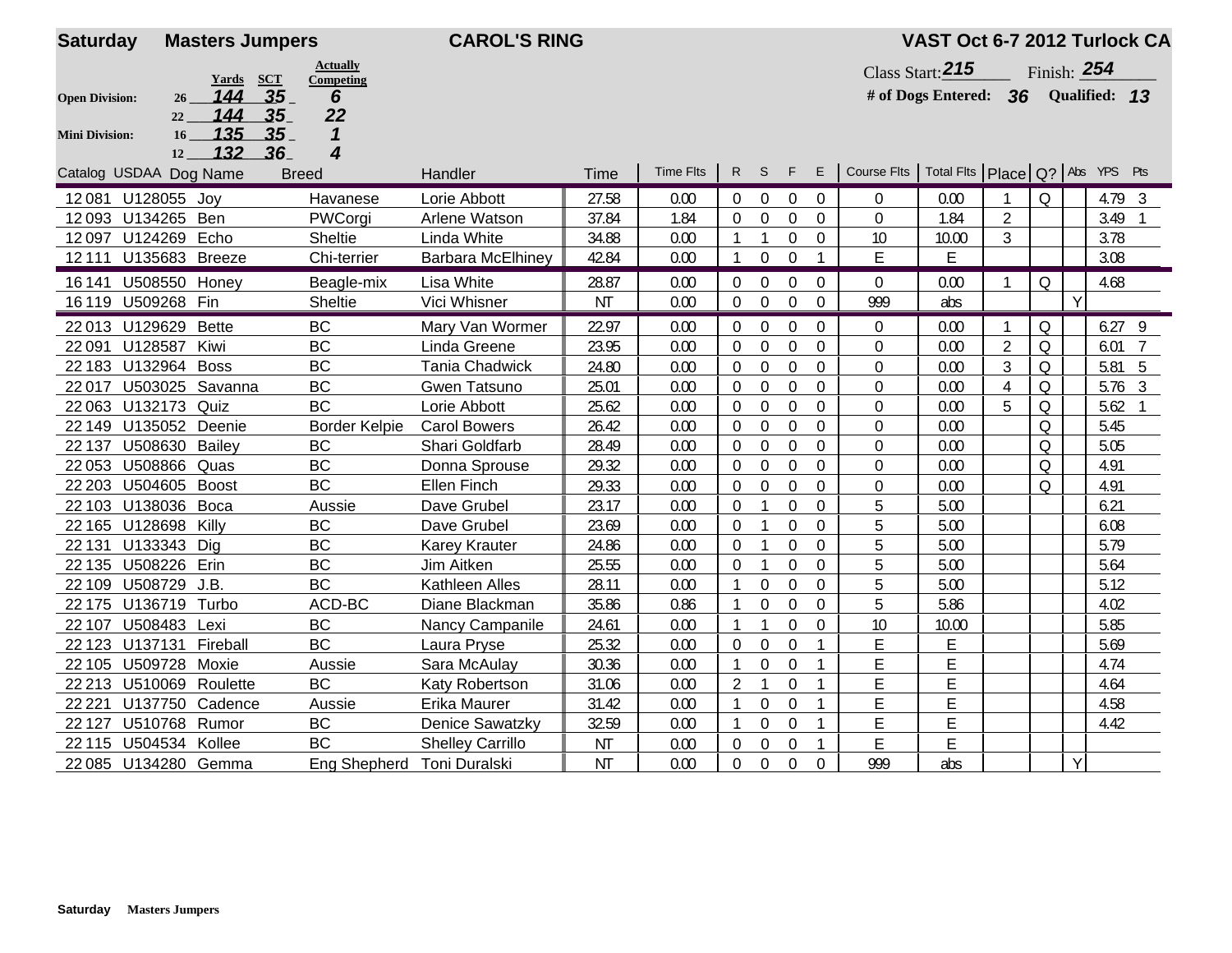| <b>Saturday</b>        | <b>Masters Jumpers</b>                           |                                                   | <b>CAROL'S RING</b> |       |           |                |                |   |   |                                                     | VAST Oct 6-7 2012 Turlock CA |    |          |               |               |  |
|------------------------|--------------------------------------------------|---------------------------------------------------|---------------------|-------|-----------|----------------|----------------|---|---|-----------------------------------------------------|------------------------------|----|----------|---------------|---------------|--|
|                        | Yards                                            | <b>Actually</b><br><b>SCT</b><br><b>Competing</b> |                     |       |           |                |                |   |   |                                                     | Class Start: 215             |    |          | Finish: $254$ |               |  |
| <b>Open Division:</b>  | 144<br>26                                        | .35<br>6                                          |                     |       |           |                |                |   |   |                                                     | # of Dogs Entered:           | 36 |          |               | Qualified: 13 |  |
| <b>Mini Division:</b>  | 144<br>22<br>135<br>16 <sup>1</sup><br>132<br>12 | 22<br>-35.<br>.35<br>-36<br>4                     |                     |       |           |                |                |   |   |                                                     |                              |    |          |               |               |  |
| Catalog USDAA Dog Name |                                                  | <b>Breed</b>                                      | Handler             | Time  | Time Fits |                | R S            | F | E | Course Flts   Total Flts   Place   Q?   Abs YPS Pts |                              |    |          |               |               |  |
| 26 209                 | U131589 Rowdy                                    | BC                                                | Cheri Van Bibber    | 25.24 | 0.00      | $\Omega$       | $\Omega$       |   |   | $\Omega$                                            | 0.00                         |    | $\Omega$ |               | $5.71\quad 5$ |  |
| 26 219                 | U503426 Brody                                    | BС                                                | Jim Aitken          | 26.04 | 0.00      | $\overline{0}$ | $\Omega$       |   |   | $\Omega$                                            | 0.00                         |    | Q        |               | 5.53 3        |  |
| U134291<br>26 007      | Paxxton                                          | BC                                                | Lonny Elson         | 26.69 | 0.00      | 0              |                |   |   | 5                                                   | 5.00                         | 3  |          |               | 5.40          |  |
| 26 163 U131074 Skip    |                                                  | BС                                                | Sue Bailey          | 27.49 | 0.00      |                | $\Omega$       |   |   | E                                                   | Е                            |    |          |               | 5.24          |  |
| 26 133                 | U135154 Bounce                                   | BС                                                | Karla Ahn           | 30.24 | 0.00      | 0.             | $\Omega$       |   |   | F                                                   | F                            |    |          |               | 4.76          |  |
| 26 189                 | <b>U509618 Quik</b>                              | BC                                                | Carlene Chandler    | 30.45 | 0.00      | $\overline{0}$ | $\overline{0}$ |   |   | E                                                   | E                            |    |          |               | 4.73          |  |
| U132991<br>26031       | Grifter                                          | BС                                                | Gwen Tatsuno        | ΝT    | 0.00      | 0              | $\overline{0}$ |   |   | 999                                                 | abs                          |    |          | $\sqrt{ }$    |               |  |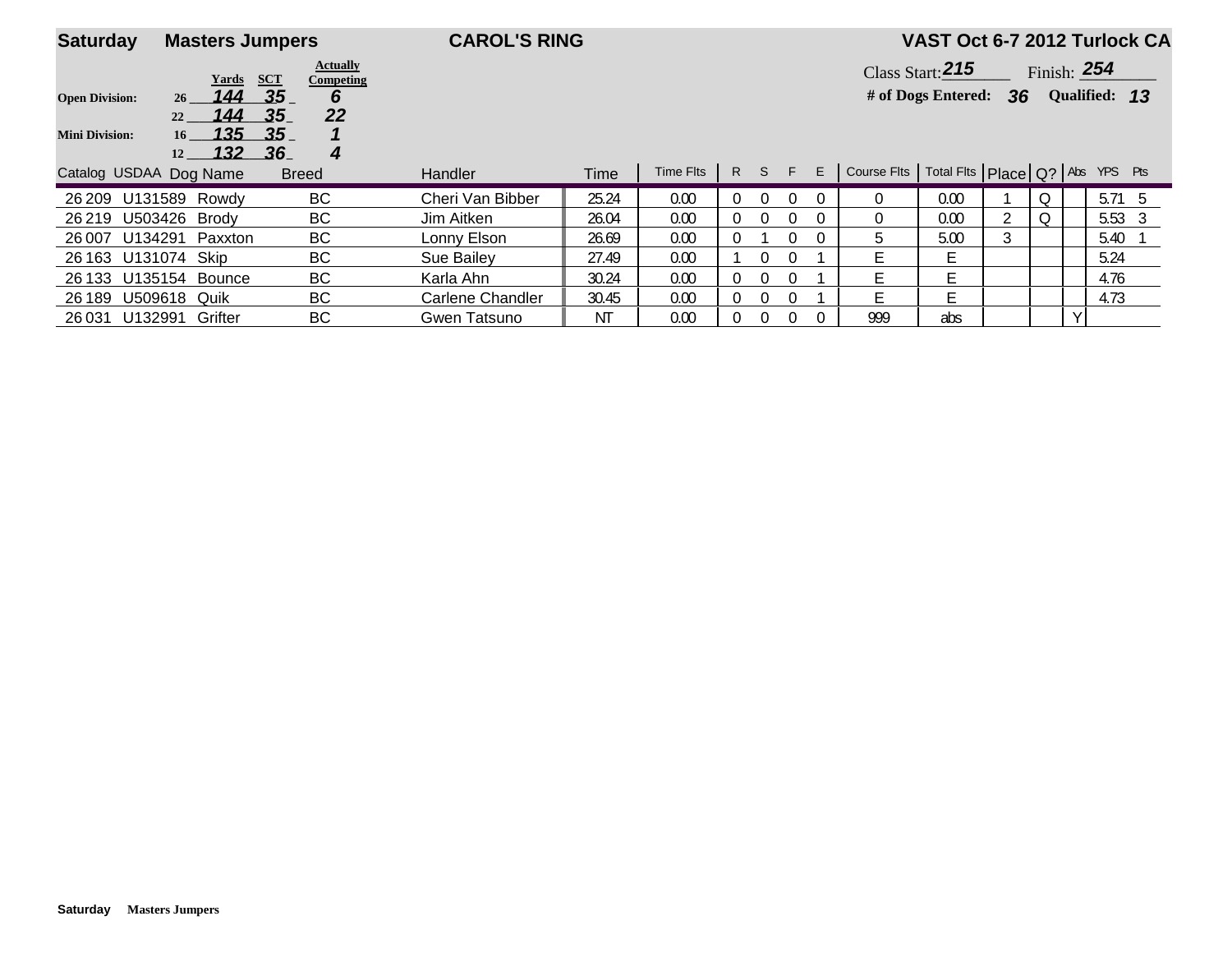| <b>Saturday</b>        | <b>Perf III Jumpers</b>            |                                             | <b>CAROL'S RING</b>      |       |           |                |                |              |          |                                                     | VAST Oct 6-7 2012 Turlock CA        |                |          |                   |  |
|------------------------|------------------------------------|---------------------------------------------|--------------------------|-------|-----------|----------------|----------------|--------------|----------|-----------------------------------------------------|-------------------------------------|----------------|----------|-------------------|--|
|                        | <b>SCT</b><br>Yards                | <b>Actually</b><br>Competing                |                          |       |           |                |                |              |          |                                                     | Class Start: $257$                  |                |          | Finish: $315$     |  |
| <b>Open Division:</b>  | 144<br>22                          | 38<br>6                                     |                          |       |           |                |                |              |          |                                                     | # of Dogs Entered: 20 Qualified: 12 |                |          |                   |  |
| <b>Mini Division:</b>  | 144<br>16<br>135<br>12<br>132<br>8 | 38<br>10<br>3<br>38 <sub>1</sub><br>1<br>39 |                          |       |           |                |                |              |          |                                                     |                                     |                |          |                   |  |
| Catalog USDAA Dog Name |                                    | <b>Breed</b>                                | Handler                  | Time  | Time Flts | R              | S              | F            | E        | Course Fits   Total Fits   Place   Q?   Abs YPS Pts |                                     |                |          |                   |  |
| 08 024 U134600 Gwyny   |                                    | PWCorgi                                     | Gail Mahood              | 27.81 | 0.00      | $\overline{0}$ | $\overline{0}$ | $\mathbf{0}$ | $\Omega$ | $\mathbf 0$                                         | 0.00                                |                | Q        | 4.75              |  |
| 12121                  | U510986 Millie                     | <b>Border Corgi</b>                         | Kathy Van Der Maa        | 30.38 | 0.00      | 0              | $\mathbf 0$    | 0            |          | E                                                   | E                                   |                |          | 4.44              |  |
| 12043                  | U512630 Ghillie                    | Sheltie                                     | Sherri Hollenbeck        | 31.78 | 0.00      | $\Omega$       | $\theta$       | $\Omega$     |          | E                                                   | E                                   |                |          | 4.25              |  |
| 12025                  | U510198 Clark                      | Pomeranian                                  | Mardee Jang              | 62.78 | 0.00      | $\Omega$       | $\mathbf 0$    | $\Omega$     |          | E                                                   | E                                   |                |          | 2.15              |  |
| U135810<br>16069       | Wit                                | BC                                          | Lauri Plummer            | 23.68 | 0.00      |                | $\Omega$       | $\Omega$     | $\Omega$ | $\Omega$                                            | 0.00                                |                | Q        | 6.08 <sub>5</sub> |  |
| 16 195<br>U124091      | Annie                              | <b>BC</b>                                   | Kathleen Alles           | 24.86 | 0.00      | $\Omega$       | $\theta$       | $\Omega$     | $\theta$ | $\Omega$                                            | 0.00                                | 2              | Q        | $5.79$ 3          |  |
| 16 145                 | U500544 Trek                       | Aussie                                      | Erika Maurer             | 25.71 | 0.00      | $\Omega$       | $\theta$       | $\Omega$     | $\theta$ | 0                                                   | 0.00                                | 3              | Q        | 5.60              |  |
| 16037                  | U503964 Fizz                       | Sheltie                                     | <b>Cynthia Roberts</b>   | 31.52 | 0.00      | $\Omega$       | $\mathbf 0$    | $\Omega$     | $\Omega$ | $\Omega$                                            | 0.00                                | 4              | Q        | 4.57              |  |
| 16029                  | U511283 Sydney                     | Aussie                                      | Karen Overstreet         | 31.56 | 0.00      | $\Omega$       | $\mathbf 0$    | $\Omega$     | $\Omega$ | 0                                                   | 0.00                                |                | Q        | 4.56              |  |
| U133967<br>16089       | Lilv                               | All American                                | Mo Carroll               | 32.37 | 0.00      | $\Omega$       | $\theta$       | $\Omega$     | 0        | 0                                                   | 0.00                                |                | $\Omega$ | 4.45              |  |
| U506320<br>16095       | Karlie                             | Golden Retr                                 | Jennie Keifer            | 35.94 | 0.00      | $\Omega$       | $\mathbf 0$    | $\Omega$     | 0        | $\Omega$                                            | 0.00                                |                | Q        | 4.01              |  |
| U117541<br>16129       | <b>Bud</b>                         | BC                                          | <b>Barbara McElhiney</b> | 44.86 | 6.86      | $\Omega$       | $\mathbf 0$    | $\mathbf 0$  | 0        | $\mathbf 0$                                         | 6.86                                |                |          | 3.21              |  |
| 16077<br>U507110       | Cass                               | <b>BC</b>                                   | <b>Nancy Tetrick</b>     | 30.84 | 0.00      | $\theta$       | $\mathbf 0$    | $\Omega$     |          | E                                                   | E                                   |                |          | 4.67              |  |
| 16 157 U125087 Trane   |                                    | BC                                          | Mike Kambeitz            | 37.11 | 0.00      | $\Omega$       | $\mathbf 0$    | $\Omega$     |          | E                                                   | E                                   |                |          | 3.88              |  |
| 22005                  | U127252 Chaps                      | Aussie                                      | Jean Danver              | 26.52 | 0.00      | 0              | $\theta$       | $\Omega$     | $\Omega$ | $\mathbf 0$                                         | 0.00                                |                | Q        | 5.43 5            |  |
| 22 171                 | U501822 Tweed                      | <b>BC</b>                                   | Bettina Keszthelyi       | 27.19 | 0.00      | 0              | $\theta$       | $\Omega$     | $\Omega$ | $\Omega$                                            | 0.00                                | $\overline{2}$ | Q        | 5.30 3            |  |
| 22 169<br>U119818      | Tika                               | Craussie                                    | Ellen Finch              | 28.43 | 0.00      | 0              | $\mathbf 0$    | 0            | $\Omega$ | 0                                                   | 0.00                                | 3              | Q        | 5.07              |  |
| U512556<br>22 167      | Robin                              | Golden Retr                                 | Kathy Quiroz             | 34.18 | 0.00      | $\mathbf{0}$   | $\theta$       | $\mathbf 0$  | $\theta$ | $\mathbf 0$                                         | 0.00                                | 4              | Q        | 4.21              |  |
| 22015                  | U123644 Brenn                      | <b>BC</b>                                   | <b>Carlene Chandler</b>  | 33.58 | 0.00      | $\Omega$       |                | $\Omega$     | $\theta$ | 5                                                   | 5.00                                |                |          | 4.29              |  |
| 22 173 U512695 Miko    |                                    | <b>Kelpie Cross</b>                         | Sara McAulay             | 36.98 | 0.00      | 0              | $\theta$       | $\mathbf 0$  |          | E                                                   | Е                                   |                |          | 3.89              |  |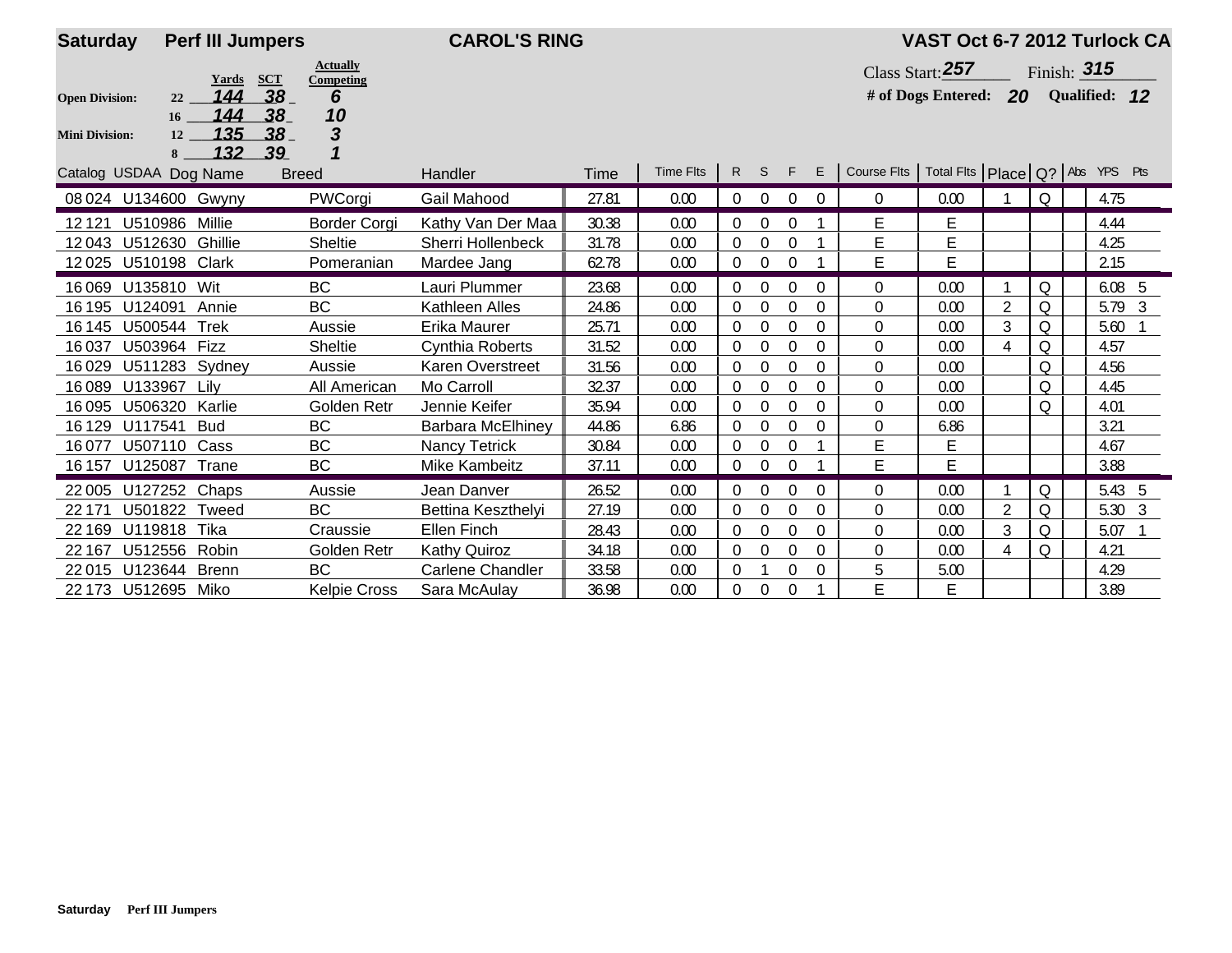| <b>Saturday</b>                                | <b>Veterans Jumpers</b>                                                         |                                   |                                        | <b>CAROL'S RING</b>             |             |           |  |              |   |                                                     | VAST Oct 6-7 2012 Turlock CA             |  |                                    |      |
|------------------------------------------------|---------------------------------------------------------------------------------|-----------------------------------|----------------------------------------|---------------------------------|-------------|-----------|--|--------------|---|-----------------------------------------------------|------------------------------------------|--|------------------------------------|------|
| <b>Open Division:</b><br><b>Mini Division:</b> | Yards<br>144<br>16 <sup>1</sup><br>144<br>12<br>135<br>8 <sup>1</sup><br>$132-$ | $\bf SCT$<br>41<br>41<br>41<br>42 | <b>Actually</b><br>Competing<br>0<br>0 |                                 |             |           |  |              |   |                                                     | Class Start: $315$<br># of Dogs Entered: |  | Finish: $317$<br><b>Qualified:</b> | - 0  |
| Catalog USDAA Dog Name                         |                                                                                 | <b>Breed</b>                      |                                        | <b>Handler</b>                  | <b>Time</b> | Time Flts |  | R S F        | E | Course Fits   Total Fits   Place   Q?   Abs YPS Pts |                                          |  |                                    |      |
| 16075 U509209 Fritz                            |                                                                                 |                                   |                                        | Giant Schnauz Jennifer Mangelos | 48.25       | 7.25      |  | <sup>n</sup> |   |                                                     | 7.25                                     |  |                                    | 2.98 |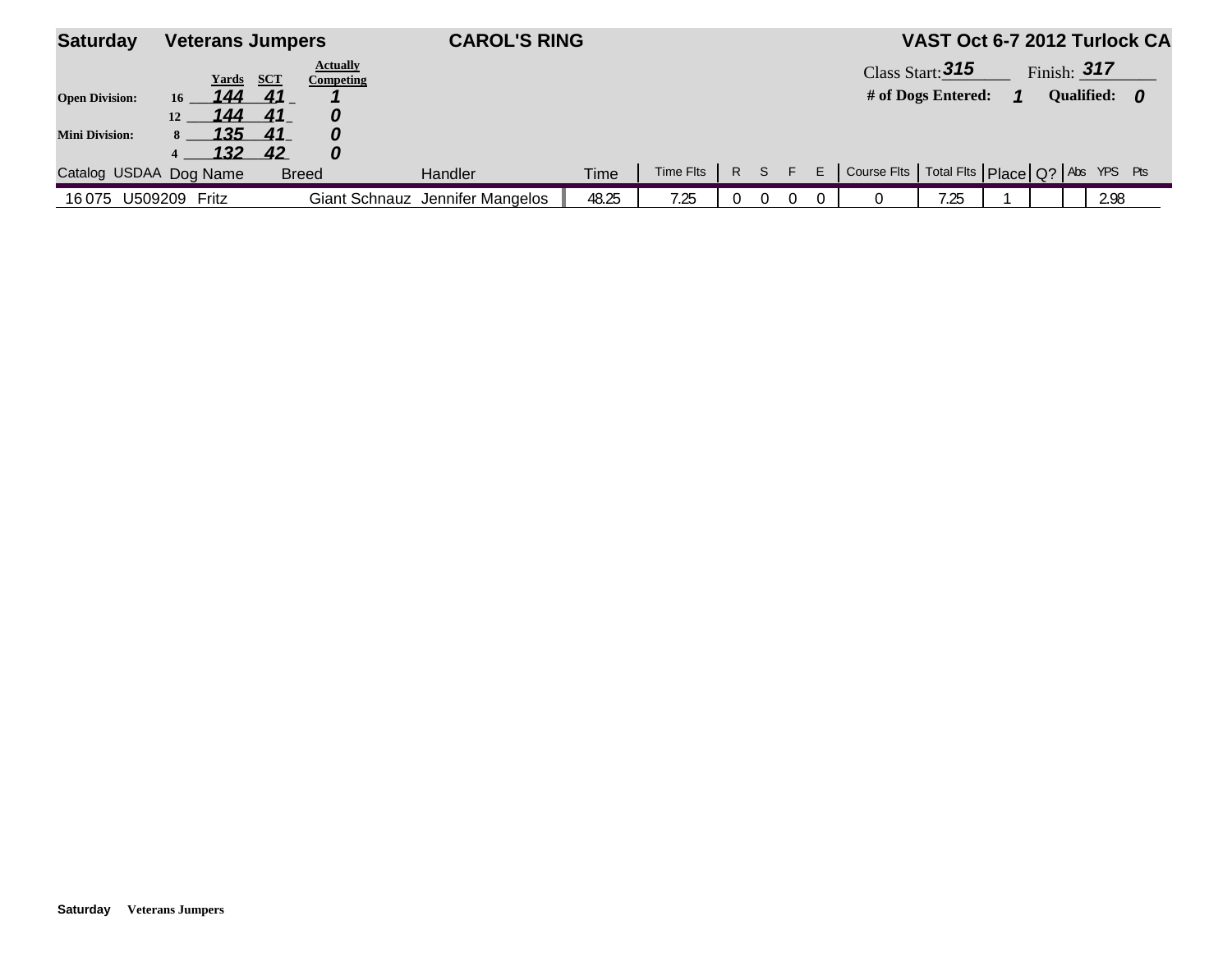| <b>Saturday</b>                        |                                           | <b>Masters Pairs</b> |                                         | <b>CAROL'S RING</b>                            |       |                |              |                         |                |                    | VAST Oct 6-7 2012 Turlock CA |                |          |  |
|----------------------------------------|-------------------------------------------|----------------------|-----------------------------------------|------------------------------------------------|-------|----------------|--------------|-------------------------|----------------|--------------------|------------------------------|----------------|----------|--|
|                                        | <b>Course Distance</b>                    |                      | <b>Oualifying</b><br><b>Course Time</b> | <b>Actually</b><br><b>Competing</b>            |       |                |              |                         |                | Class Start: 800   |                              | Finish: 825    |          |  |
| <b>Open Division:</b>                  | 206                                       |                      | 65                                      | 23                                             |       |                |              |                         |                | # of Dogs Entered: | 28                           | Qualified: 14  |          |  |
|                                        | 192                                       |                      | 66                                      | 5                                              |       |                |              |                         |                |                    |                              |                |          |  |
| <b>Mini Division:</b><br>Catalog USDAA |                                           | Dog Name             | <b>Breed</b>                            | Handler                                        | Time  | R.             | S            | - F                     |                | $E$ Jurse F        | Time+ Flts Place Q? Abs      |                |          |  |
| 16 141<br>12 093                       | <b>U508550 Honey</b><br>U134265 Ben       |                      | PWCorgi                                 | Beagle-mix Lisa White<br>Arlene Watson         | 61.87 | $\mathbf{0}$   | $\bf{0}$     | $\bf{0}$                | 1              | E                  | Е                            |                |          |  |
| 16 009<br>16 119                       | U132740 Taffe<br>U509268 Fin              |                      | Bedlington<br><b>Sheltie</b>            | Jeri Bernard<br>Vici Whisner                   | 67.20 | $\bf{0}$       | $\mathbf{1}$ | $\pmb{0}$               | $\mathbf{1}$   | E                  | E                            |                |          |  |
| 26 209<br>22 053                       | U131589 Rowdy<br>U508866 Quas             |                      | <b>BC</b><br><b>BC</b>                  | Cheri Van Bibber<br>Donna Sprouse              | 47.29 | $\Omega$       | $\Omega$     | $\mathbf{0}$            | $\Omega$       | $\mathbf{0}$       | 47.29                        | 1              | Q        |  |
| 22 109<br>22 017                       | U508729 J.B.<br>U503025 Savanna           |                      | <b>BC</b><br><b>BC</b>                  | Kathleen Alles<br>Gwen Tatsuno                 | 42.95 | 0              | $\mathbf{1}$ | $\Omega$                | $\mathbf{0}$   | 5                  | 47.95                        | $\overline{2}$ | Q        |  |
| 26 219<br>22 149                       | U503426 Brody<br>U135052 Deenie           |                      | <b>BC</b>                               | Jim Aitken<br><b>Border Kelpi Carol Bowers</b> | 44.42 | $\mathbf 0$    | $\mathbf{1}$ | $\mathbf{0}$            | $\mathbf 0$    | 5                  | 49.42                        | 3              | $\Omega$ |  |
| 22 103<br>22 221                       | U138036 Boca<br>U137750 Cadence           |                      | Aussie<br>Aussie                        | Dave Grubel<br>Erika Maurer                    | 51.49 | $\mathbf 0$    | $\bf{0}$     | $\bf{0}$                | $\mathbf{0}$   | 0                  | 51.49                        | 4              | 0        |  |
| 22 203<br>22 153                       | U504605 Boost<br>U502643 Jinn             |                      | <b>BC</b><br>Aussie                     | Ellen Finch<br><b>Nicole Watts</b>             | 48.46 | 1              | $\Omega$     | $\Omega$                | $\Omega$       | 5                  | 53.46                        | 5              | $\Omega$ |  |
| 26 031<br>22 085                       | U132991 Grifter<br>U134280 Gemma          |                      | <b>BC</b>                               | Gwen Tatsuno<br>Eng Shephe Toni Duralski       | 55.30 | $\mathbf{1}$   | $\Omega$     | $\mathbf{0}$            | $\mathbf{0}$   | 5                  | 60.3                         |                | $\Omega$ |  |
| 22 123<br>22 131                       | U137131 Fireball<br>U133343 Dig           |                      | <b>BC</b><br><b>BC</b>                  | Laura Pryse<br><b>Karey Krauter</b>            | 53.26 | $\mathbf{1}$   | $\mathbf{1}$ | $\mathbf{0}$            | $\mathbf{0}$   | 10                 | 63.26                        |                | $\Omega$ |  |
| 26 007<br>22 135                       | U134291 Paxxton<br>U508226 Erin           |                      | <b>BC</b><br><b>BC</b>                  | Lonny Elson<br>Jim Aitken                      | 56.55 | $\overline{2}$ | $\bf{0}$     | $\mathbf{0}$            | $\Omega$       | 10                 | 66.55                        |                |          |  |
| 22 213<br>22 137                       | U510069 Roulette<br><b>U508630 Bailey</b> |                      | <b>BC</b><br><b>BC</b>                  | Katy Robertson<br>Shari Goldfarb               | 53.58 | $\overline{3}$ | $\mathbf{1}$ | $\mathbf{0}$            | $\overline{1}$ | E                  | E                            |                |          |  |
| 26 189<br>22 127                       | U509618 Quik<br>U510768 Rumor             |                      | <b>BC</b><br><b>BC</b>                  | Carlene Chandler<br><b>Denice Sawatzky</b>     | 59.00 | $\mathbf{1}$   | $\mathbf{1}$ | $\mathbf{0}$            | $\mathbf{1}$   | E                  | E                            |                |          |  |
| 22 039<br>22 165                       | U510839 Jemima<br>U128698 Killy           |                      | Aussie<br><b>BC</b>                     | Maralise Howze<br>Dave Grubel                  | 61.19 | $\mathbf{0}$   | $\bf{0}$     | $\overline{\mathbf{0}}$ | $\overline{1}$ | E                  | E                            |                |          |  |
| 22 107<br>16 147                       | U508483 Lexi<br>U128269 Booker            |                      | <b>BC</b><br>Bedlington                 | Nancy Campanile<br>Jeri Bernard                | 78.78 | 0              | $\bf{0}$     | $\bf{0}$                | $\overline{1}$ | E                  | E                            |                |          |  |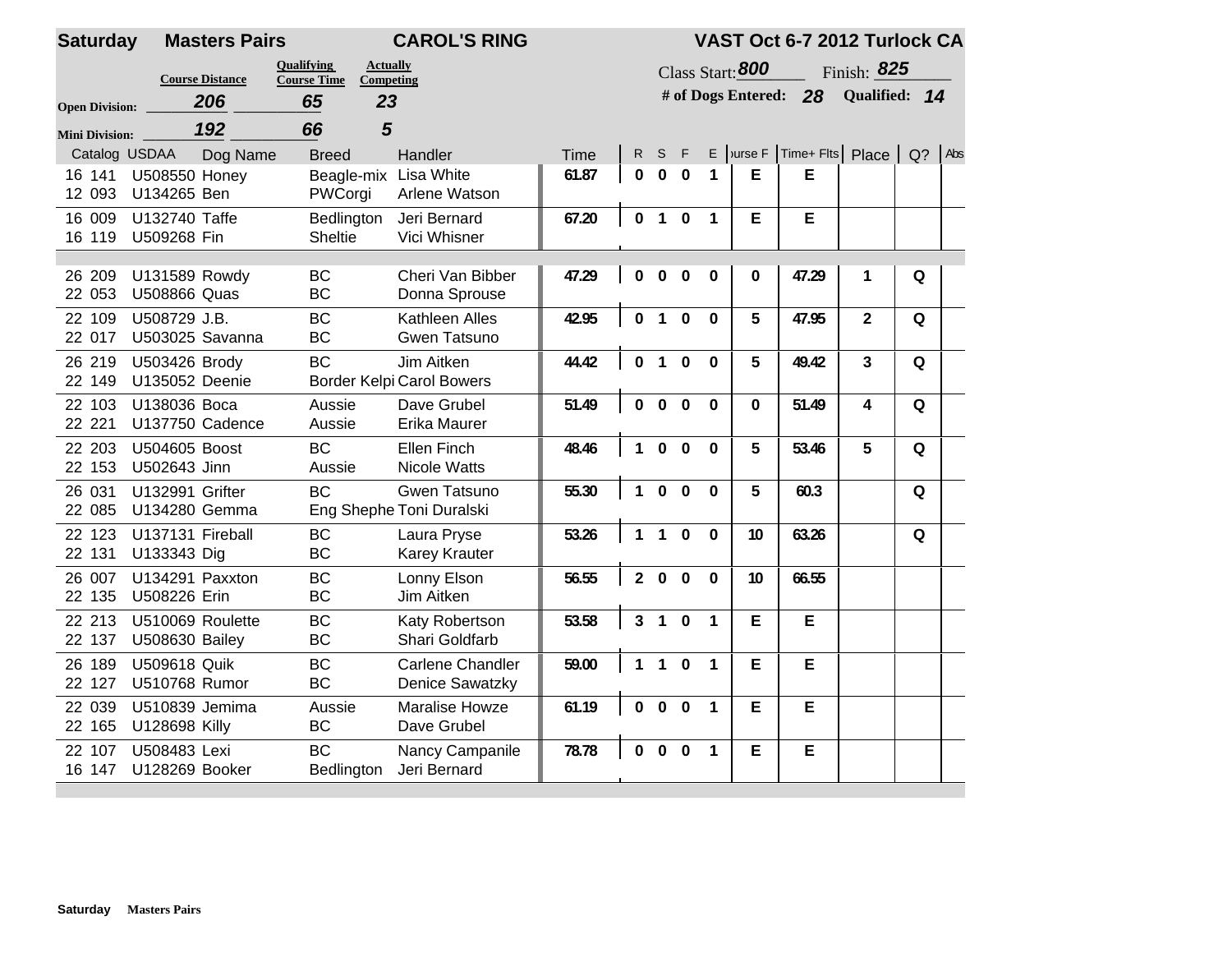| <b>Saturday</b>       | <b>Perf III Pairs</b>                 |                                                                         | <b>CAROL'S RING</b>                            |                               |              |                |              |              |                    | VAST Oct 6-7 2012 Turlock CA |                   |                  |     |
|-----------------------|---------------------------------------|-------------------------------------------------------------------------|------------------------------------------------|-------------------------------|--------------|----------------|--------------|--------------|--------------------|------------------------------|-------------------|------------------|-----|
|                       | <b>Course Distance</b>                | <b>Qualifying</b><br><b>Actually</b><br><b>Course Time</b><br>Competing |                                                |                               |              |                |              |              | Class Start: 827   |                              | Finish: $845$     |                  |     |
| <b>Open Division:</b> | 206                                   | 68<br>14                                                                |                                                |                               |              |                |              |              | # of Dogs Entered: | 19                           | <b>Qualified:</b> | $\boldsymbol{9}$ |     |
| <b>Mini Division:</b> | 192                                   | 5<br>69                                                                 |                                                |                               |              |                |              |              |                    |                              |                   |                  |     |
| Catalog USDAA         | Dog Name                              | <b>Breed</b>                                                            | Handler                                        | Time                          | $\mathsf{R}$ | S              | - F          |              | $E$ vurse $F$      | Time+ Flts Place             |                   | $Q$ ?            | Abs |
| 08 024<br>16 057      | U134600 Gwyny<br>U128901 Styx         | PWCorgi<br>BC                                                           | Gail Mahood<br><b>Karey Krauter</b>            | 48.37<br><b>ACCOMMODATING</b> |              |                |              | 0            | 10                 | 58.37                        |                   | 0                |     |
| 12 043<br>12 215      | U512630 Ghillie<br>U125241 Diamond    | Sheltie<br>Bedlington                                                   | Sherri Hollenbeck<br>Jeri Bernard              | 78.27                         | 3            | $\mathbf{1}$   | $\mathbf{0}$ | $\mathbf{1}$ | E.                 | E                            |                   |                  |     |
| 16 089<br>16 079      | U133967 Lily<br>U125635 Piper         | All America<br>Aussie                                                   | Mo Carroll<br>Sue Rush                         | 47.88                         | $\Omega$     | 0              | $\Omega$     | 0            | 0                  | 47.88                        |                   | Q                |     |
| 16 037<br>16 145      | U503964 Fizz<br>U500544 Trek          | <b>Sheltie</b><br>Aussie                                                | <b>Cynthia Roberts</b><br>Erika Maurer         | 48.57                         | $\Omega$     | $\Omega$       | $\Omega$     | $\Omega$     | $\Omega$           | 48.57                        | $\overline{2}$    | Q                |     |
| 22 171<br>16 057      | U501822 Tweed<br>U128901 Styx         | <b>BC</b><br><b>BC</b>                                                  | Bettina Keszthelyi<br><b>Karey Krauter</b>     | 45.71                         | $\Omega$     | $\overline{2}$ | $\mathbf{0}$ | $\mathbf{0}$ | 10                 | 55.71                        | 3                 | $\Omega$         |     |
| 22 167<br>22 005      | U512556 Robin<br>U127252 Chaps        | Aussie                                                                  | <b>Golden Retr Kathy Quiroz</b><br>Jean Danver | 52.71                         |              | $\Omega$       | $\Omega$     | $\mathbf{0}$ | 5                  | 57.71                        | 4                 | Q                |     |
| 16 195<br>08 187      | U124091 Annie<br>U119080 Brandy       | <b>BC</b><br><b>JRT</b>                                                 | Kathleen Alles<br>Jeanne Nixon                 | 54.31                         |              | $\mathfrak{p}$ | $\Omega$     | $\Omega$     | 15                 | 69.31                        |                   |                  |     |
| 16 077<br>16 029      | U507110 Cass<br>U511283 Sydney        | <b>BC</b><br>Aussie                                                     | Nancy Tetrick<br><b>Karen Overstreet</b>       | 59.01                         |              | $\Omega$       | $\Omega$     | $\mathbf{1}$ | E                  | E                            |                   |                  |     |
| 22 015<br>16 065      | U123644 Brenn<br><b>U506651 Riley</b> | <b>BC</b><br>Aussie                                                     | <b>Carlene Chandler</b><br>Denice Sawatzky     | 57.32                         | $\Omega$     | $\Omega$       | $\mathbf{0}$ | 1            | E                  | E                            |                   |                  |     |
| 22 169<br>08 099      | U119818 Tika<br>U500760 Sparkle       | Craussie<br>Pinchippet                                                  | Ellen Finch<br>Arlene Watson                   | 61.37                         | $\mathbf{0}$ | $\Omega$       | $\mathbf{0}$ | $\mathbf{1}$ | E                  | E                            |                   |                  |     |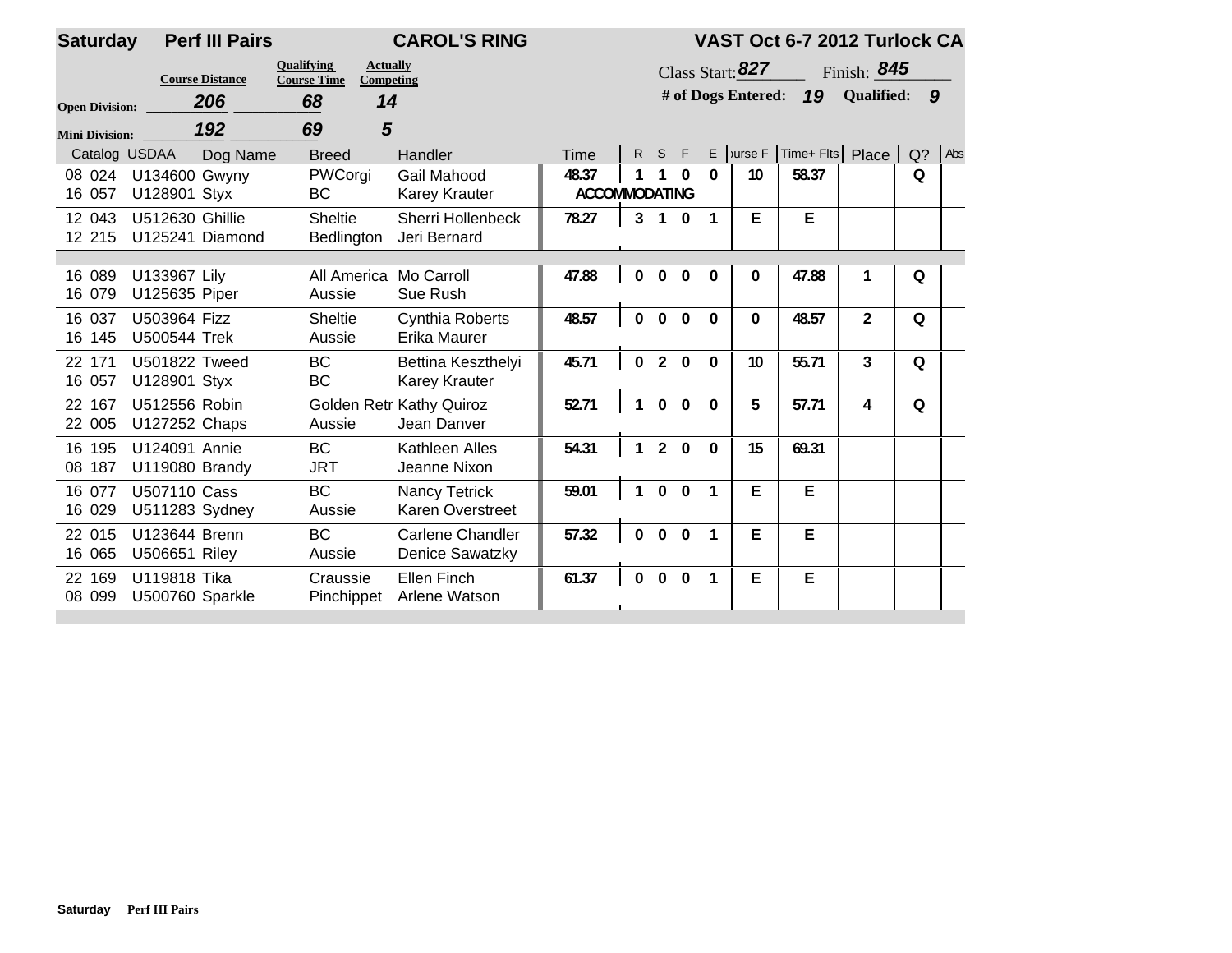| <b>Actually</b><br>Class Start: 1239<br>Finish: 122<br><b>SCT</b><br>Competing<br>Qualified: 19<br>52.00<br># of Dogs Entered: 38<br>6<br><b>Open Division:</b><br>26<br>52.00<br>24<br>22<br>54.00<br>0<br>16 <sup>2</sup><br><b>Mini Division:</b> |                |
|------------------------------------------------------------------------------------------------------------------------------------------------------------------------------------------------------------------------------------------------------|----------------|
|                                                                                                                                                                                                                                                      |                |
|                                                                                                                                                                                                                                                      |                |
|                                                                                                                                                                                                                                                      |                |
|                                                                                                                                                                                                                                                      |                |
| 6<br>56.00<br>12<br>Points<br>Clsing                                                                                                                                                                                                                 |                |
| <b>Opening Path</b><br>E<br>Clsing<br>Total<br>$Q$ ?<br>Pts<br>max<br>Opning<br>Place<br>USDAA Dog Name<br>Catalog<br>Handler<br>Time<br><b>Breed</b>                                                                                                |                |
| <b>SQ</b><br>12097 U124269 Echo<br><b>Sheltie</b><br>Linda White<br>57.91<br>17161414<br>$\Omega$<br>$\overline{7}$<br>27<br>25<br>52                                                                                                                | 5              |
| $\overline{7}$<br>27<br>12067<br>U140252 Simba<br>Min Pin<br>Yukari Nishimura<br>56.91<br>15161710<br>0<br>22<br>49<br>$\overline{2}$<br>Q                                                                                                           | $\mathfrak{Z}$ |
| U503763 Belle<br>$\mathbf 0$<br>27<br>48<br>3<br>12 15 9<br>Min Pin<br>Yukari Nishimura<br>56.86<br>171615<br>21<br>Q                                                                                                                                | $\mathbf{1}$   |
| 27<br>46<br>$\overline{4}$<br>12099<br>U500760 Sparkle<br>151417<br>$\overline{0}$<br>$\overline{7}$<br>19<br>Q<br>Pinchippet Arlene Watson<br>51.96                                                                                                 |                |
| $\mathbf 0$<br>17<br>14<br>12111<br>U135683 Breeze<br>Chi-terrier<br>47.16<br>141515<br>5<br>31<br><b>Barbara McElhiney</b>                                                                                                                          |                |
| $\overline{2}$<br>$\overline{2}$<br>34.26<br>$\mathbf 0$<br>12<br>14<br>12093 U134265 Ben<br>PWCorgi<br>151410<br>Arlene Watson                                                                                                                      |                |
| 22 135 U508226 Erin<br>BC<br>Jim Aitken<br>52.17<br>15161717<br>$\boldsymbol{0}$<br>29<br>27<br>SQ<br>56<br>1                                                                                                                                        | 9              |
| BC<br>$\overline{2}$<br><b>SQ</b><br>U503025 Savanna<br>$\mathbf 0$<br>27<br>27<br>54<br>22017<br>Gwen Tatsuno<br>50.78<br>17161515                                                                                                                  | $\overline{7}$ |
| <b>BC</b><br>27<br>3<br>SQ<br>U508729 J.B.<br>Kathleen Alles<br>46.96<br>171717<br>$\mathbf 0$<br>24<br>51<br>22 109                                                                                                                                 | 5              |
| 27<br>$\mathbf 0$<br>$\overline{7}$<br>24<br>51<br>SQ<br>22 039 U510839<br>Jemima<br>50.52<br>171717<br>$\overline{4}$<br>Aussie<br><b>Maralise Howze</b>                                                                                            | $\mathfrak{Z}$ |
| 30<br>20<br>5<br><b>BC</b><br>$\boldsymbol{0}$<br>50<br>$\mathsf O$<br>22 131<br>U133343<br>Dig<br><b>Karey Krauter</b><br>60.17<br>15171717<br>6                                                                                                    | $\mathbf{1}$   |
| 22 2 2 1<br>U137750<br>52.48<br>14101717<br>$\overline{0}$<br>$\overline{7}$<br>22<br>27<br>49<br>Q<br>Cadence<br>Aussie<br>Erika Maurer                                                                                                             |                |
| <b>BC</b><br>29<br>20<br>49<br>Q<br>22 1 27<br>U510768 Rumor<br><b>Denice Sawatzky</b><br>58.41<br>15161717<br>$\mathbf 0$<br>6                                                                                                                      |                |
| 22 085 U134280 Gemma<br>Eng Sheph Toni Duralski<br>171717<br>$\mathbf 0$<br>44<br>$\mathsf O$<br>57.78<br>24<br>20<br>6                                                                                                                              |                |
| 22 103 U138036 Boca<br>$\overline{0}$<br>5<br>28<br>42<br>$\Omega$<br>Aussie<br>Dave Grubel<br>40.60<br>15151717<br>14                                                                                                                               |                |
| <b>BC</b><br>$\mathbf 0$<br>20<br>$\Omega$<br>22 053 U508866 Quas<br>Donna Sprouse<br>54.48<br>151617<br>21<br>41<br>6                                                                                                                               |                |
| BC<br>30<br>9<br>$\mathsf O$<br>22 123 U137131 Fireball<br>15171717<br>$\mathbf 0$<br>39<br>Laura Pryse<br>41.19<br>$\Delta$                                                                                                                         |                |
| 14<br>22 105 U509728<br>Moxie<br>171717<br>$\mathbf 0$<br>5<br>24<br>Q<br>Aussie<br>Sara McAulay<br>43.47<br>38                                                                                                                                      |                |
| <b>BC</b><br>5<br>14<br>35<br>22 063 U132173 Quiz<br>54.05<br>151617<br>$\mathbf 0$<br>21<br>Lorie Abbott                                                                                                                                            |                |
| <b>BC</b><br>5<br>14<br>34<br>22 165 U128698<br>$\mathbf 0$<br>20<br>Killy<br>Dave Grubel<br>40.17<br>171317                                                                                                                                         |                |
| BC<br>15171717<br>$\mathbf 0$<br>30<br>$\boldsymbol{0}$<br>30<br>22 213 U510069<br>Roulette<br>34.50<br>0<br>Katy Robertson                                                                                                                          |                |
| <b>BC</b><br>30<br>U136787<br>Skor<br>39.61<br>15171717<br>$\overline{0}$<br>$\Omega$<br>$\overline{0}$<br>30<br>22059<br>Katy Robertson                                                                                                             |                |
| 22 153 U502643<br>Jinn<br>28<br>$\mathbf 0$<br>Aussie<br><b>Nicole Watts</b><br>30.29<br>14161717<br>$\Omega$<br>0<br>28                                                                                                                             |                |
| <b>BC</b><br>28.47<br>$\mathbf 0$<br>22 203 U504605 Boost<br><b>Ellen Finch</b><br>171717<br>$\Omega$<br>24<br>$\overline{0}$<br>24                                                                                                                  |                |
| Border Kel Carol Bowers<br>$\boldsymbol{0}$<br>23<br>$\boldsymbol{0}$<br>23<br>22 149<br>U135052<br>Deenie<br>40.74<br>15171017<br>0                                                                                                                 |                |
| <b>BC</b><br>15<br>5<br>22091<br>U128587<br>Kiwi<br>28.64<br>$\overline{0}$<br>3<br>20<br>Linda Greene<br>131415                                                                                                                                     |                |
| 15<br><b>BC</b><br>$\mathbf 0$<br>$\overline{0}$<br>15<br>22 137<br>U508630<br>Bailey<br>Shari Goldfarb<br>23.31<br>1716<br>$\Omega$                                                                                                                 |                |
| <b>BC</b><br>22.73<br>14<br>$\mathbf 0$<br>22 183 U132964 Boss<br><b>Tania Chadwick</b><br>15161<br>0<br>0<br>14                                                                                                                                     |                |
| <b>BC</b><br>13<br>$\mathbf 0$<br>13<br>22 115 U504534 Kollee<br>14.20<br>1516<br>$\mathbf 0$<br>$\mathbf 0$<br><b>Shelley Carrillo</b>                                                                                                              |                |
| <b>BC</b><br>13<br>$\mathbf 0$<br>13<br>U508483<br>Nancy Campanile<br>16.00<br>1516<br>0<br>22 107<br>Lexi<br>0                                                                                                                                      |                |
| <b>BC</b><br>$\overline{0}$<br>$\overline{0}$<br>$\overline{0}$<br>22 013 U129629 Bette<br>Mary Van Wormer<br><b>NT</b><br>$\Omega$<br>abs                                                                                                           |                |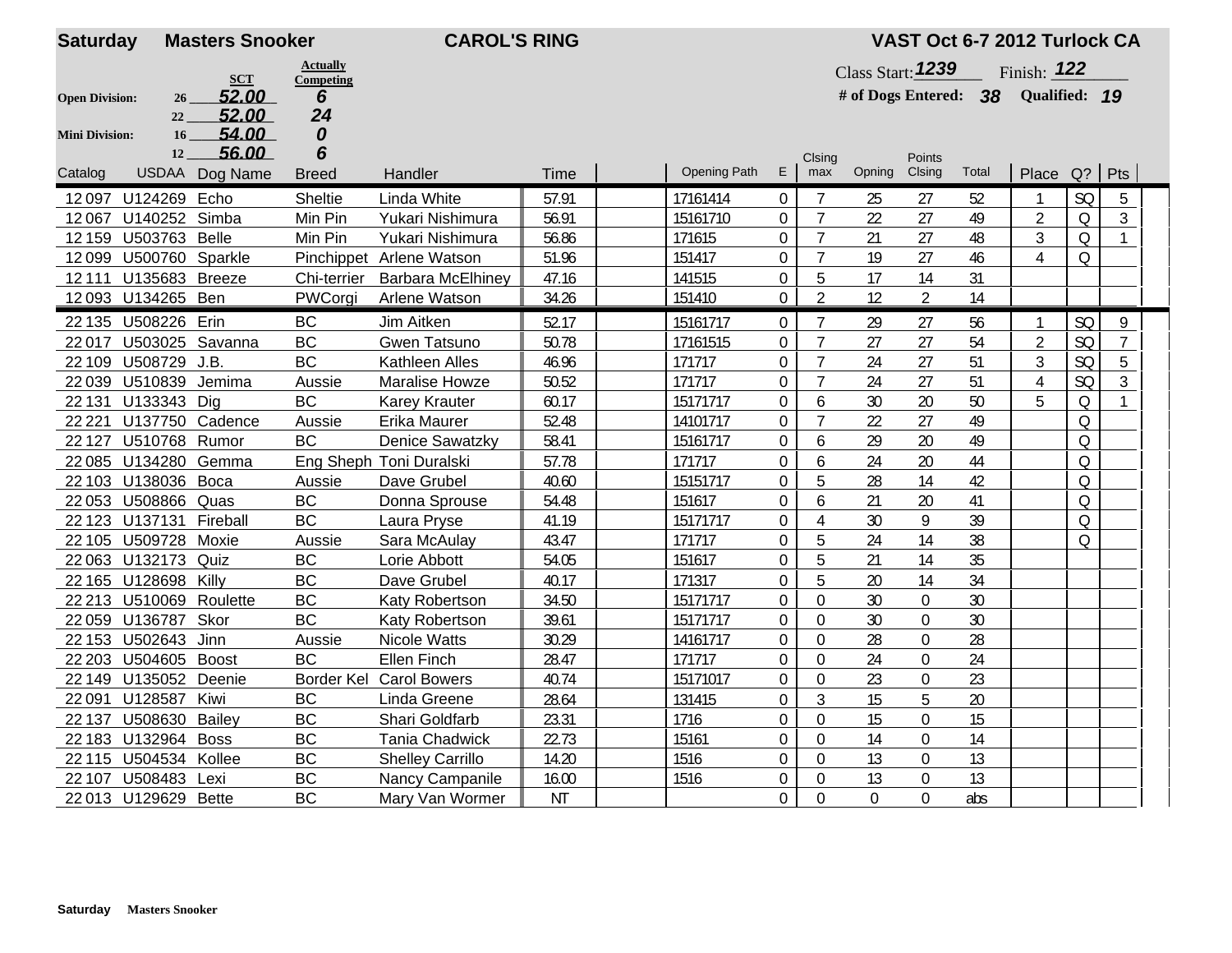| <b>Saturday</b>       |                       | <b>Masters Snooker</b> |                              | <b>CAROL'S RING</b> |       |              |                |              |                     |               | VAST Oct 6-7 2012 Turlock CA |                |           |   |  |
|-----------------------|-----------------------|------------------------|------------------------------|---------------------|-------|--------------|----------------|--------------|---------------------|---------------|------------------------------|----------------|-----------|---|--|
|                       |                       | <b>SCT</b>             | <b>Actually</b><br>Competing |                     |       |              |                |              | Class Start: $1239$ |               |                              | Finish: $122$  |           |   |  |
| <b>Open Division:</b> | 26 <sup>1</sup>       | 52.00                  | 6                            |                     |       |              |                |              | # of Dogs Entered:  |               | 38                           | Qualified: 19  |           |   |  |
|                       | 22                    | 52.00                  | 24                           |                     |       |              |                |              |                     |               |                              |                |           |   |  |
| <b>Mini Division:</b> | 16                    | 54.00                  | 0                            |                     |       |              |                |              |                     |               |                              |                |           |   |  |
|                       | 12                    | 56.00                  | 6                            |                     |       |              |                | Clsing       |                     | <b>Points</b> |                              |                |           |   |  |
| Catalog               | <b>USDAA</b>          | Dog Name               | <b>Breed</b>                 | <b>Handler</b>      | Time  | Opening Path | E.             | max          | Opning              | Clsing        | Total                        | Place Q?   Pts |           |   |  |
| 26 209                | U131589               | Rowdv                  | BC                           | Cheri Van Bibber    | 52.30 | 17161514     | 0              |              | 26                  | 27            | 53                           |                | <b>SQ</b> | 5 |  |
| 26 007                | U134291 Paxxton       |                        | BC                           | Lonny Elson         | 54.73 | 17171715     | $\overline{0}$ | h.           | 30                  | 20            | 50                           | າ              | Q         | 3 |  |
|                       | 26 133 U135154 Bounce |                        | BC                           | Karla Ahn           | 56.84 | 10171715     | 0              | <sub>0</sub> | 23                  | 20            | 43                           | 3              | Q         |   |  |
|                       | 26 163 U131074 Skip   |                        | BC                           | Sue Bailey          | 46.14 | 16171515     | $\overline{0}$ |              | 27                  | 9             | 36                           | 4              |           |   |  |
| 26 219                | U503426 Brody         |                        | BC                           | Jim Aitken          | 37.73 | 15161717     | $\overline{0}$ | 0.           | 29                  |               | 29                           |                |           |   |  |
| 26 189                | U509618 Quik          |                        | BC                           | Carlene Chandler    | 17.84 | 1710         | 0              |              |                     |               | Q                            |                |           |   |  |
| 26 031                | U132991 Grifter       |                        | BC                           | Gwen Tatsuno        | ΝT    |              | 0              |              |                     |               | abs                          |                |           |   |  |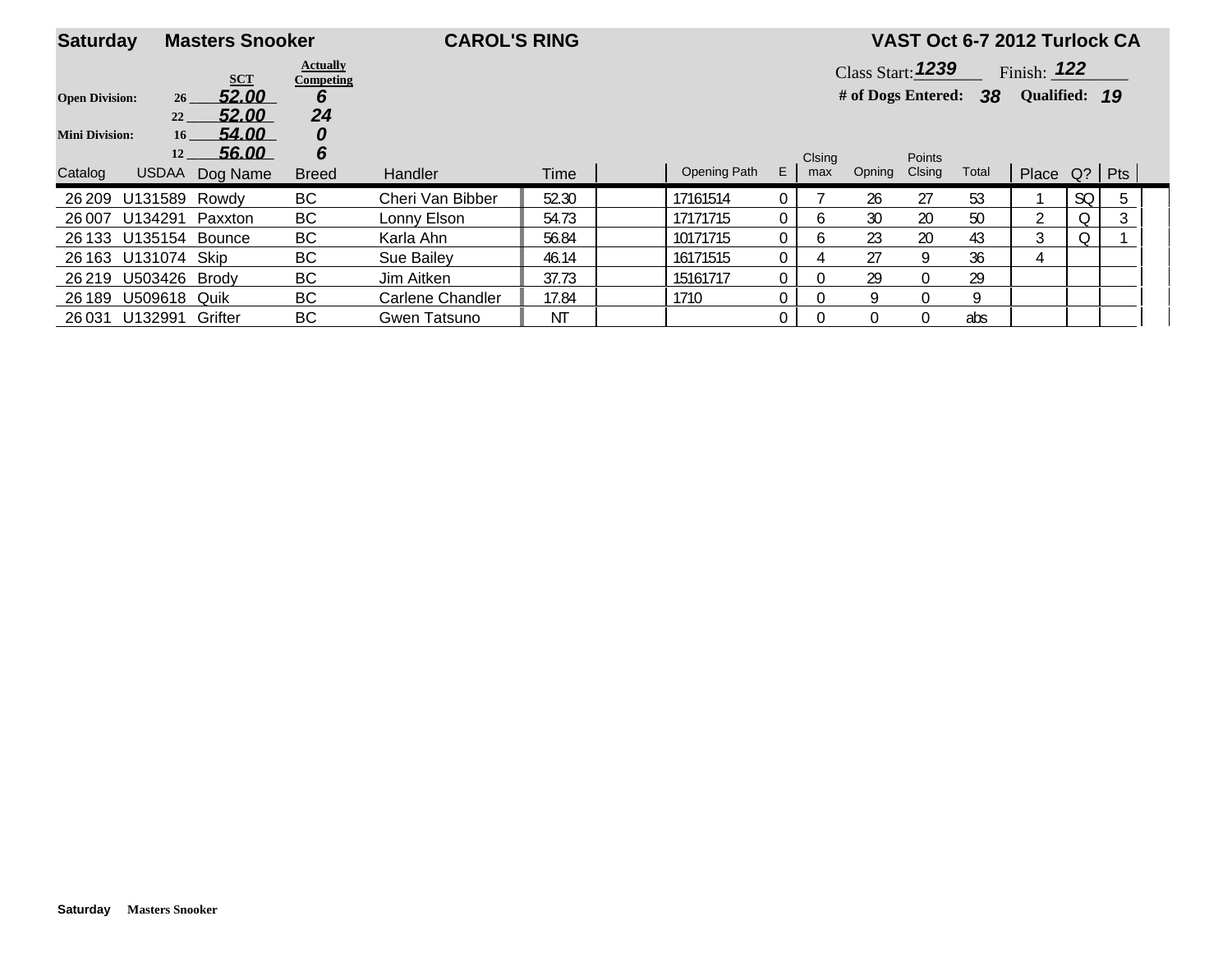| <b>Saturday</b>       |                       | <b>Perf III Snooker</b><br><b>CAROL'S RING</b> |                              |                                |           |  |                     |                |          |                  |                | VAST Oct 6-7 2012 Turlock CA        |                    |           |   |  |
|-----------------------|-----------------------|------------------------------------------------|------------------------------|--------------------------------|-----------|--|---------------------|----------------|----------|------------------|----------------|-------------------------------------|--------------------|-----------|---|--|
|                       |                       | <b>SCT</b>                                     | <b>Actually</b><br>Competing |                                |           |  |                     |                |          | Class Start: 123 |                |                                     | Finish: <b>146</b> |           |   |  |
| <b>Open Division:</b> | 22                    | 54.00                                          |                              |                                |           |  |                     |                |          |                  |                | # of Dogs Entered: 19 Qualified: 10 |                    |           |   |  |
|                       | 16                    | 54.00                                          | 8<br>3                       |                                |           |  |                     |                |          |                  |                |                                     |                    |           |   |  |
| <b>Mini Division:</b> | 12<br>8               | 56.00<br>58.00                                 | 3                            |                                |           |  |                     |                | Clsing   |                  | Points         |                                     |                    |           |   |  |
| Catalog               |                       | USDAA Dog Name                                 | <b>Breed</b>                 | Handler                        | Time      |  | <b>Opening Path</b> | E.             | max      | Opning           | Clsing         | Total                               | Place $Q?$ Pts     |           |   |  |
| 08 051                | U137315 Poppy         |                                                | Chi Mix                      | Lisa White                     | 60.43     |  | 17161414            | 0              |          | 25               | 27             | 52                                  |                    | SQ        |   |  |
| 08 187                | U119080 Brandy        |                                                | <b>JRT</b>                   | Jeanne Nixon                   | 66.79     |  | 151617              | 0              | 5        | 21               | 14             | 35                                  | $\overline{2}$     |           |   |  |
| 08 0 24               | U134600 Gwyny         |                                                | PWCorgi                      | Gail Mahood                    | 30.43     |  | 15161               | $\overline{0}$ | $\theta$ | 14               | $\overline{0}$ | 14                                  | 3                  |           |   |  |
| 12121                 | U510986               | Millie                                         |                              | Border Cor Kathy Van Der Maa   | 51.04     |  | 171615              | 0              | 6        | 21               | 20             | 41                                  |                    | O         |   |  |
| 12025                 | U510198               | Clark                                          |                              | Pomerania Mardee Jang          | 64.28     |  | 17151514            | 0              |          | 25               | 9              | 34                                  | $\overline{2}$     |           |   |  |
|                       | 12043 U512630 Ghillie |                                                | Sheltie                      | Sherri Hollenbeck              | 40.13     |  | 1016151502          | $\overline{0}$ | 0        | 22               | $\theta$       | 22                                  | 3                  |           |   |  |
| 16029                 | U511283 Sydney        |                                                | Aussie                       | Karen Overstreet               | 62.69     |  | 15161717            | $\overline{0}$ | 6        | 29               | 20             | 49                                  |                    | Q         | 5 |  |
| 16037                 | U503964 Fizz          |                                                | <b>Sheltie</b>               | <b>Cynthia Roberts</b>         | 50.56     |  | 171615              | 0              |          | 21               | 27             | 48                                  | $\overline{2}$     | Q         | 3 |  |
| 16095                 | <b>U506320 Karlie</b> |                                                |                              | Golden Ret Jennie Keifer       | 63.47     |  | 15161717            | 0              | 5        | 29               | 14             | 43                                  | $\mathfrak{Z}$     | Q         |   |  |
| 16089                 | U133967               | Lilv                                           | All America Mo Carroll       |                                | 58.19     |  | 17101615            | 0              | 6        | 22               | 20             | 42                                  | 4                  | Q         |   |  |
| 16 1 29               | U117541               | <b>Bud</b>                                     | <b>BC</b>                    | Barbara McElhiney              | 59.82     |  | 141515              | 0              | 6        | 17               | 20             | 37                                  |                    | Q         |   |  |
| 16 145                | U500544               | <b>Trek</b>                                    | Aussie                       | Erika Maurer                   | 44.19     |  | 14151717            | 0              |          | 27               | 9              | 36                                  |                    |           |   |  |
| 16077                 | U507110 Cass          |                                                | <b>BC</b>                    | <b>Nancy Tetrick</b>           | 32.18     |  | 141517              | 0              | 0        | 19               | 0              | 19                                  |                    |           |   |  |
|                       | 16 195 U124091 Annie  |                                                | <b>BC</b>                    | Kathleen Alles                 | 28.96     |  | 171017              | 0              | 0        | 17               | 0              | 17                                  |                    |           |   |  |
| 22 171                | U501822 Tweed         |                                                | <b>BC</b>                    | Bettina Keszthelyi             | 55.15     |  | 17161515            | 0              |          | 27               | 27             | 54                                  |                    | <b>SQ</b> | 3 |  |
| 22 169                | U119818               | Tika                                           | Craussie                     | Ellen Finch                    | 56.40     |  | 171717              | 0              |          | 24               | 27             | 51                                  | $\overline{2}$     | <b>SQ</b> |   |  |
| 22 167                | U512556               | Robin                                          |                              | <b>Golden Ret Kathy Quiroz</b> | 59.12     |  | 171715              | 0              | 6        | 22               | 20             | 42                                  | $\mathfrak{Z}$     | Q         |   |  |
| 22 005                | U127252 Chaps         |                                                | Aussie                       | Jean Danver                    | 21.20     |  |                     | 0              | 0        |                  | $\overline{0}$ |                                     | $\overline{4}$     |           |   |  |
|                       | 22 015 U123644 Brenn  |                                                | <b>BC</b>                    | <b>Carlene Chandler</b>        | <b>NT</b> |  |                     | 0              | $\theta$ | $\mathbf 0$      | 0              | abs                                 |                    |           |   |  |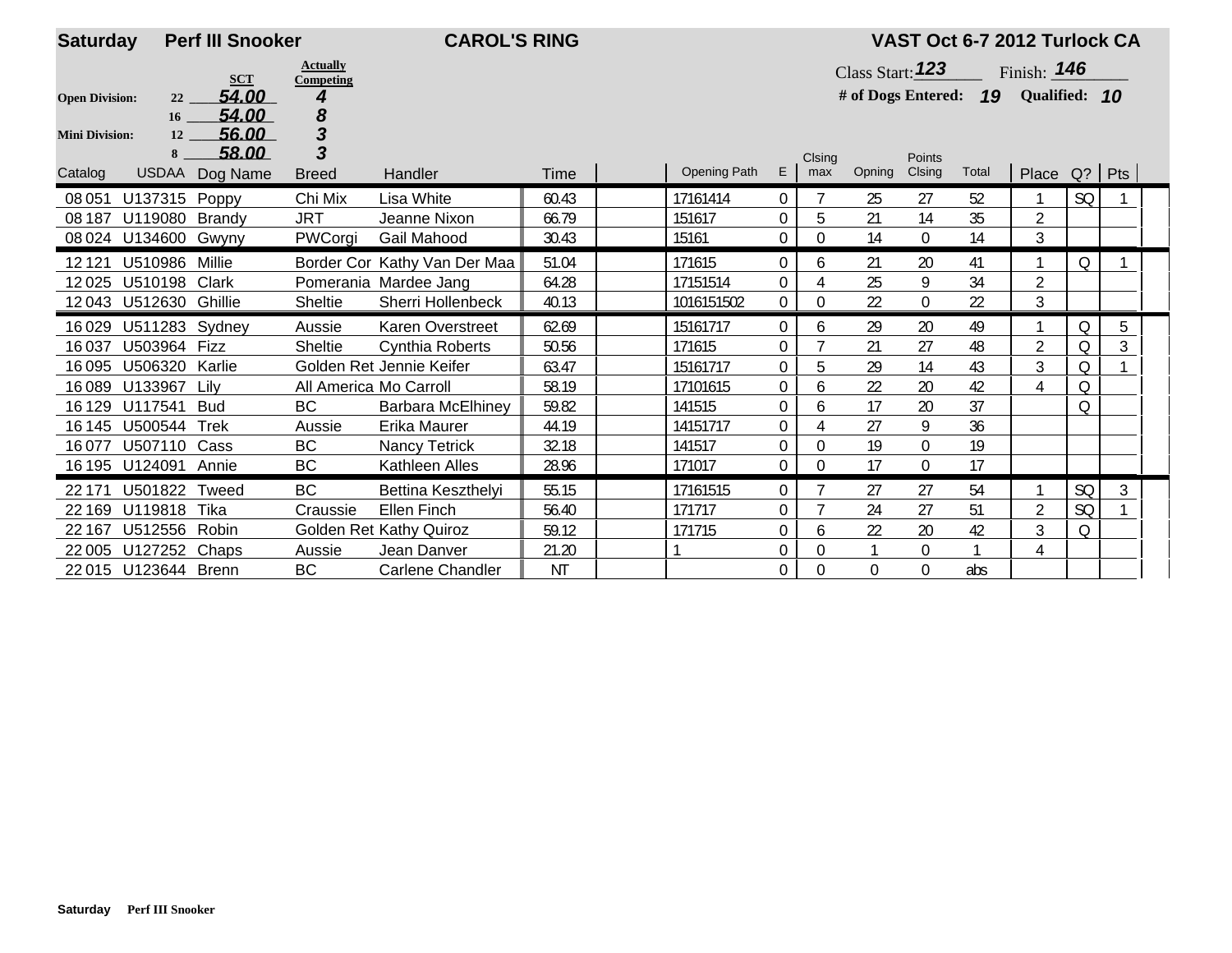| <b>Saturday</b>       |                | <b>Veterans Snooker</b> |                                     | <b>CAROL'S RING</b>          |       |              |   |        |                                        |        |       | VAST Oct 6-7 2012 Turlock CA  |  |  |
|-----------------------|----------------|-------------------------|-------------------------------------|------------------------------|-------|--------------|---|--------|----------------------------------------|--------|-------|-------------------------------|--|--|
|                       |                | <b>SCT</b>              | <b>Actually</b><br><b>Competing</b> |                              |       |              |   |        | Class Start: 147<br># of Dogs Entered: |        |       | Finish: $148$<br>Qualified: 0 |  |  |
| <b>Open Division:</b> | 16<br>12       | 56.00<br>56.00          |                                     |                              |       |              |   |        |                                        |        |       |                               |  |  |
| <b>Mini Division:</b> | 8 <sup>1</sup> | 58.00<br>60.00          | 0                                   |                              |       |              |   | Clsing |                                        | Points |       |                               |  |  |
| Catalog               | <b>USDAA</b>   | Dog Name                | <b>Breed</b>                        | Handler                      | Time  | Opening Path | E | max    | Opning                                 | Clsing | Total | Place Q?   Pts                |  |  |
| 16075                 | U509209        | Fritz                   |                                     | Giant Schn Jennifer Mangelos | 41.02 | 131416       |   |        | 16                                     |        | 16    |                               |  |  |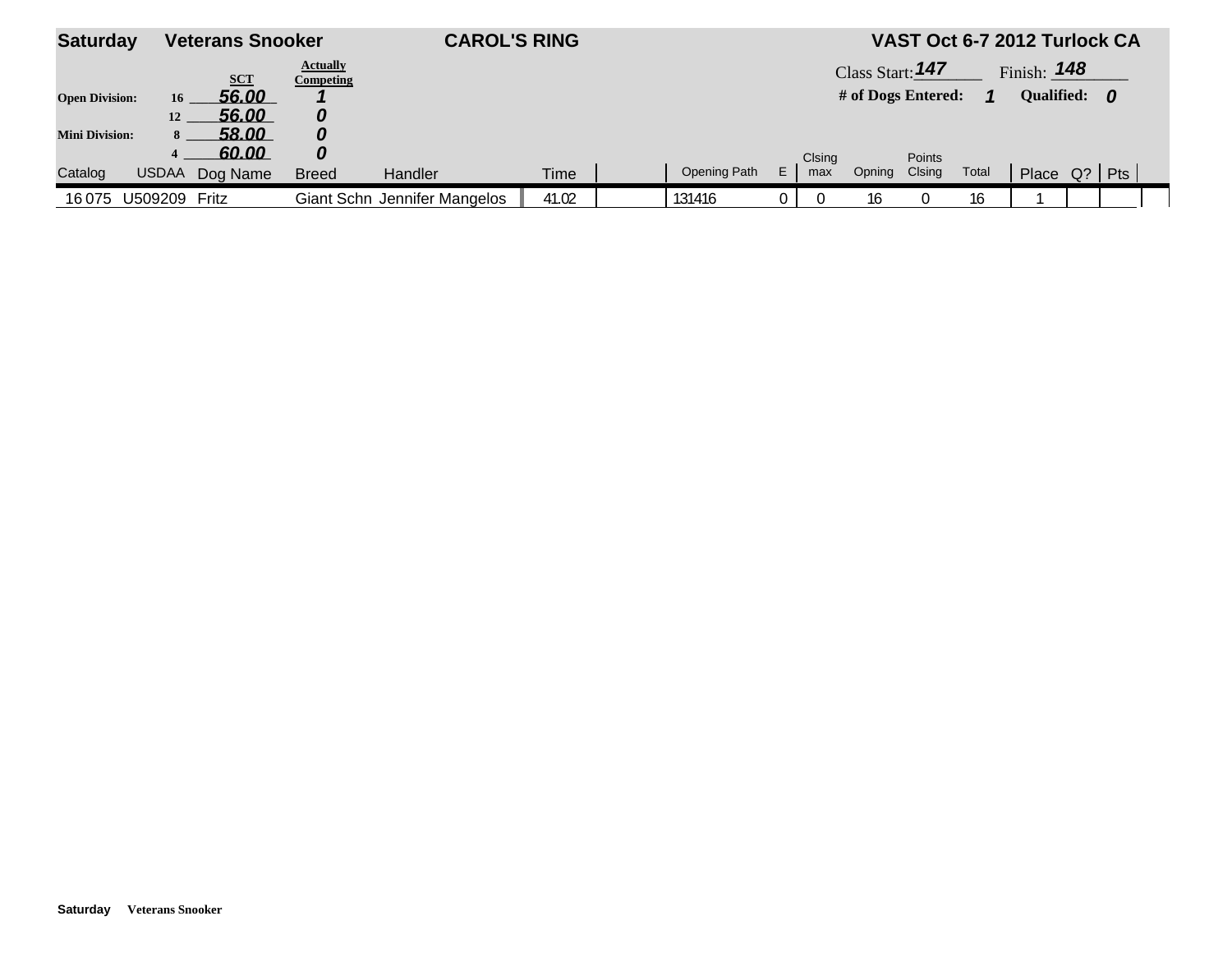| <b>Saturday</b>                                                                                                      | <b>CAROL'S RING</b><br><b>Masters Gamblers</b> |                |                         |                         |                  |           |                  |                     | VAST Oct 6-7 2012 Turlock CA      |     |                                    |                |       |                |          |                |  |
|----------------------------------------------------------------------------------------------------------------------|------------------------------------------------|----------------|-------------------------|-------------------------|------------------|-----------|------------------|---------------------|-----------------------------------|-----|------------------------------------|----------------|-------|----------------|----------|----------------|--|
| <b>Time Allowed</b><br><b>Actually</b><br>Joker<br>Value<br><b>Point System</b><br>Open<br><b>Joker</b><br>Competing |                                                |                |                         |                         |                  |           |                  |                     | Class Start: 1051<br>Finish: 1129 |     |                                    |                |       |                |          |                |  |
| 1357<br>26<br><b>Open Division:</b>                                                                                  |                                                |                | 25<br>25                | 14                      | 6                |           |                  |                     |                                   |     | # of Dogs Entered: 36 Qualified: 5 |                |       |                |          |                |  |
|                                                                                                                      | 22                                             | 1357           | 25<br>25                | 14                      | 24               |           |                  |                     |                                   |     |                                    |                |       |                |          |                |  |
| <b>Mini Division:</b>                                                                                                | 16 <sup>1</sup>                                | 1357           | 25<br>25                | 15                      | $\boldsymbol{2}$ |           |                  |                     |                                   |     |                                    |                |       |                |          |                |  |
|                                                                                                                      | 12                                             | 1357           | 25<br>25                | 16                      | 3                |           |                  |                     |                                   | Got |                                    | Points         |       |                |          |                |  |
| Catalog                                                                                                              |                                                | USDAA Dog Name | <b>Breed</b>            | Handler                 |                  | Time      | <b>Time Flts</b> | <b>Opening Path</b> |                                   |     | E Gam? Opning                      | Clsing         | Total | Place          | $Q$ ?    | Pts            |  |
|                                                                                                                      | 12093 U134265 Ben                              |                | PWCorgi                 | Arlene Watson           |                  | 43.63     | 2.63             | 1131305315          | $\mathbf 0$                       |     | 23                                 | $\mathbf{0}$   | 23    |                |          |                |  |
|                                                                                                                      | 12097 U124269 Echo                             |                | Sheltie                 | Linda White             |                  | 46.01     | 5.01             | 31513013            | 0                                 |     | 17                                 | $\overline{0}$ | 17    | $\overline{2}$ |          |                |  |
|                                                                                                                      | 12 159 U503763 Belle                           |                | Min Pin                 | Yukari Nishimura        |                  | 46.28     | 5.28             | 3150511             | $\mathbf 0$                       |     | 16                                 | $\mathbf 0$    | 16    | $\mathfrak{Z}$ |          |                |  |
|                                                                                                                      | 16 141 U508550 Honey                           |                | Beagle-mix Lisa White   |                         |                  | 35.14     | 0.00             | 1511351351          | $\mathbf 0$                       | Y   | 26                                 | 25             | 51    | $\mathbf{1}$   | Q        | $\mathbf{1}$   |  |
|                                                                                                                      | 16 119 U509268 Fin                             |                | Sheltie                 | Vici Whisner            |                  | 39.67     | 0.00             | 11331513371         | $\mathbf 0$                       |     | 29                                 | $\mathbf{0}$   | 29    | $\overline{2}$ |          |                |  |
|                                                                                                                      | 22 153 U502643 Jinn                            |                | Aussie                  | Nicole Watts            |                  | 37.35     | 0.00             | 3051771513          | $\mathbf{0}$                      | Y   | 33                                 | 25             | 58    | $\mathbf{1}$   | Q        | 9              |  |
|                                                                                                                      | 22 063 U132173 Quiz                            |                | BC                      | Lorie Abbott            |                  | 35.23     | 0.00             | 113151351035        | $\mathbf 0$                       | Y   | 29                                 | 25             | 54    | $\overline{2}$ | $\Omega$ | $\overline{7}$ |  |
|                                                                                                                      | 22 109 U508729 J.B.                            |                | <b>BC</b>               | Kathleen Alles          |                  | 38.35     | 0.00             | 3153773135          | $\mathbf 0$                       |     | 38                                 | $\mathbf{0}$   | 38    | 3              |          | 5              |  |
|                                                                                                                      | 22 131 U133343 Dig                             |                | <b>BC</b>               | <b>Karey Krauter</b>    |                  | <b>NT</b> | 0.00             | 3315733715          | $\mathbf 0$                       |     | 38                                 | $\mathbf 0$    | 38    | $\overline{4}$ |          | 3              |  |
|                                                                                                                      | 22 203 U504605 Boost                           |                | BC                      | Ellen Finch             |                  | 39.12     | 0.12             | 31551377311         | $\boldsymbol{0}$                  |     | 37                                 | $\mathbf 0$    | 37    | 5              |          | $\mathbf{1}$   |  |
| 22 1 27                                                                                                              | U510768 Rumor                                  |                | BC                      |                         | Denice Sawatzky  | 39.27     | 0.27             | 11331513337131      | $\boldsymbol{0}$                  |     | 36                                 | $\mathbf 0$    | 36    |                |          |                |  |
| 22091                                                                                                                | U128587 Kiwi                                   |                | <b>BC</b>               | Linda Greene            |                  | 34.54     | 0.00             | 15371315513         | $\boldsymbol{0}$                  |     | 35                                 | $\mathbf 0$    | 35    |                |          |                |  |
|                                                                                                                      | 22013 U129629                                  | <b>Bette</b>   | BC                      |                         | Mary Van Wormer  | 35.59     | 0.00             | 31551371315         | $\boldsymbol{0}$                  |     | 35                                 | $\overline{0}$ | 35    |                |          |                |  |
|                                                                                                                      | 22 135 U508226 Erin                            |                | <b>BC</b>               | Jim Aitken              |                  | 36.55     | 0.00             | 153773135           | $\boldsymbol{0}$                  |     | 35                                 | $\mathbf 0$    | 35    |                |          |                |  |
|                                                                                                                      | 22 103 U138036 Boca                            |                | Aussie                  | Dave Grubel             |                  | 37.35     | 0.00             | 15073370513         | $\boldsymbol{0}$                  |     | 35                                 | $\mathbf 0$    | 35    |                |          |                |  |
|                                                                                                                      | 22 123 U137131 Fireball                        |                | BC                      | Laura Pryse             |                  | 33.60     | 0.00             | 1517371513          | $\boldsymbol{0}$                  |     | 34                                 | $\mathbf 0$    | 34    |                |          |                |  |
|                                                                                                                      | 22 105 U509728 Moxie                           |                | Aussie                  | Sara McAulay            |                  | 39.57     | 0.57             | 151731517           | $\boldsymbol{0}$                  |     | 31                                 | $\overline{0}$ | 31    |                |          |                |  |
|                                                                                                                      | 22 059 U136787 Skor                            |                | BC                      | Katy Robertson          |                  | 41.95     | 2.95             | 1513705315          | $\boldsymbol{0}$                  |     | 31                                 | $\mathbf 0$    | 31    |                |          |                |  |
| 22 137                                                                                                               | <b>U508630 Bailey</b>                          |                | <b>BC</b>               | Shari Goldfarb          |                  | 37.21     | 0.00             | 3153715131          | $\mathbf 0$                       |     | 30                                 | $\overline{0}$ | 30    |                |          |                |  |
|                                                                                                                      | 22 185 U129169                                 | <b>Beck</b>    | <b>BC</b>               | <b>Robert Greene</b>    |                  | 39.50     | 0.50             | 3155137131          | $\mathbf 0$                       |     | 30                                 | $\mathbf{0}$   | 30    |                |          |                |  |
| 22 107                                                                                                               | U508483 Lexi                                   |                | BC                      |                         | Nancy Campanile  | 38.23     | 0.00             | 315371315           | $\boldsymbol{0}$                  |     | 29                                 | $\mathbf 0$    | 29    |                |          |                |  |
| 22 2 2 1                                                                                                             | U137750 Cadence                                |                | Aussie                  | Erika Maurer            |                  | 40.64     | 1.64             | 31513771            | $\boldsymbol{0}$                  |     | 28                                 | $\mathbf 0$    | 28    |                |          |                |  |
|                                                                                                                      | 22 213 U510069 Roulette                        |                | <b>BC</b>               | Katy Robertson          |                  | 36.79     | 0.00             | 051371513           | $\mathbf 0$                       |     | 26                                 | $\mathbf 0$    | 26    |                |          |                |  |
|                                                                                                                      | 22 085 U134280 Gemma                           |                | Eng Sheph Toni Duralski |                         |                  | 40.55     | 1.55             | 33153713            | $\mathbf 0$                       |     | 26                                 | $\mathbf 0$    | 26    |                |          |                |  |
| 22017                                                                                                                | U503025 Savanna                                |                | BC                      | Gwen Tatsuno            |                  | 34.64     | 0.00             | 3151333015          | $\boldsymbol{0}$                  |     | 25                                 | $\mathbf 0$    | 25    |                |          |                |  |
|                                                                                                                      | 22 165 U128698 Killy                           |                | <b>BC</b>               | Dave Grubel             |                  | <b>NT</b> | 0.00             | 10173371            | $\boldsymbol{0}$                  |     | 23                                 | $\mathbf 0$    | 23    |                |          |                |  |
|                                                                                                                      | 22 115 U504534 Kollee                          |                | BC                      | <b>Shelley Carrillo</b> |                  | 42.20     | 3.20             | 1315135100          | $\boldsymbol{0}$                  |     | 20                                 | $\mathbf{0}$   | 20    |                |          |                |  |
|                                                                                                                      | 22 183 U132964 Boss                            |                | BC                      | <b>Tania Chadwick</b>   |                  | 35.77     | 0.00             | 33155               | $\boldsymbol{0}$                  |     | 17                                 | $\mathbf{0}$   | 17    |                |          |                |  |
|                                                                                                                      | 22 149 U135052 Deenie                          |                | Border Kel Carol Bowers |                         |                  | 41.29     | 2.29             | 15173               | $\overline{0}$                    |     | 17                                 | 0              | 17    |                |          |                |  |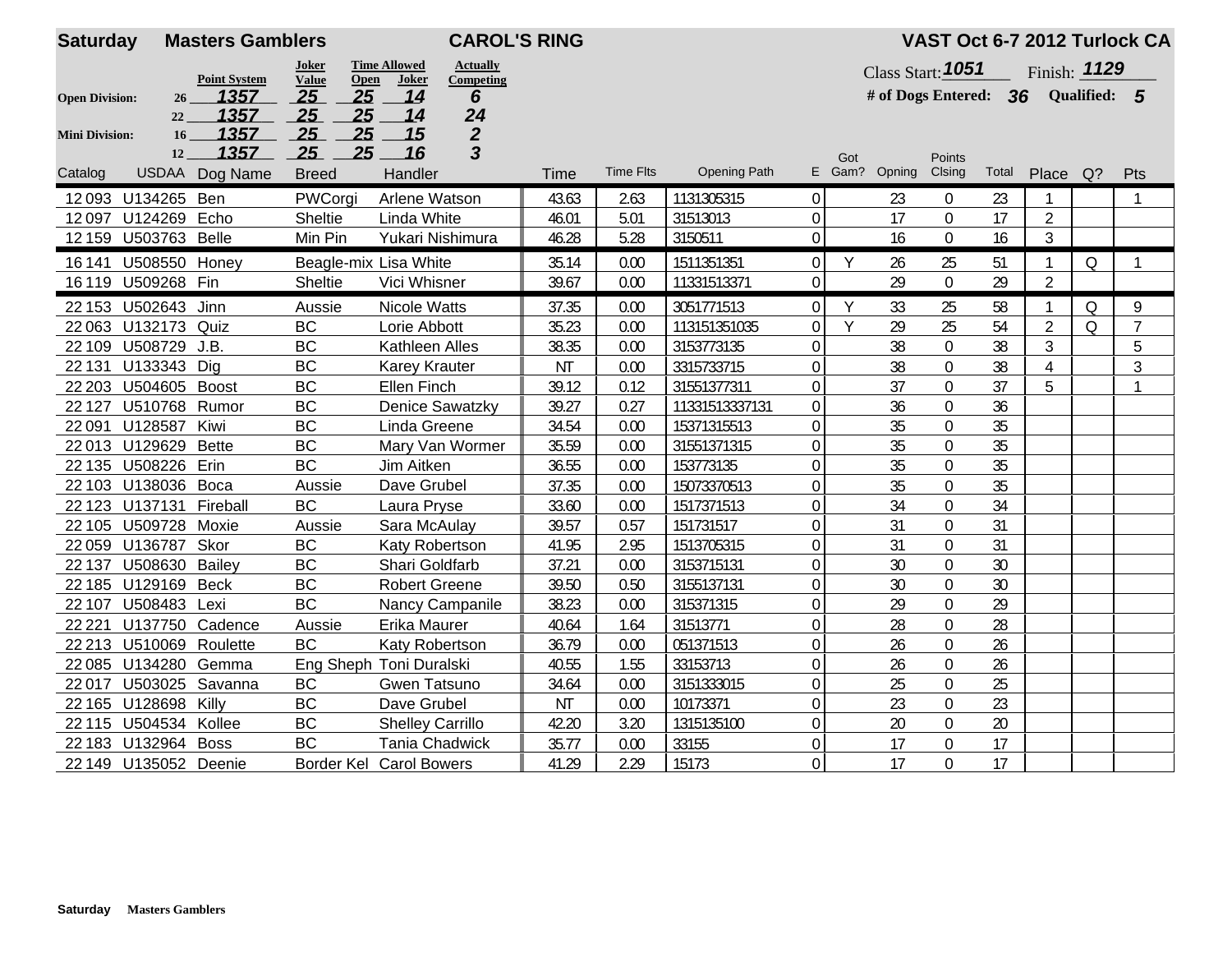|                                              | <b>Masters Gamblers</b><br><b>Saturday</b> |                       |                                                                                           | <b>CAROL'S RING</b>  |                     |       |                  |                     | VAST Oct 6-7 2012 Turlock CA                                              |        |             |               |       |       |       |            |  |
|----------------------------------------------|--------------------------------------------|-----------------------|-------------------------------------------------------------------------------------------|----------------------|---------------------|-------|------------------|---------------------|---------------------------------------------------------------------------|--------|-------------|---------------|-------|-------|-------|------------|--|
| Joker<br><b>Value</b><br><b>Point System</b> |                                            |                       | <b>Time Allowed</b><br><b>Actually</b><br><b>Joker</b><br><b>Open</b><br><b>Competing</b> |                      |                     |       |                  |                     | Class Start: 1051<br>Finish: $1129$<br>Qualified: 5<br># of Dogs Entered: |        |             |               |       |       |       |            |  |
| <b>Open Division:</b><br>26<br>22            |                                            | 1357<br>1357          | 25<br>25                                                                                  | 25<br>14<br>25<br>14 | 6<br>24             |       |                  |                     |                                                                           |        |             |               | 36    |       |       |            |  |
| <b>Mini Division:</b>                        | 16 <sup>1</sup><br>12                      | 1357<br><u> 1357 </u> | 25<br>25                                                                                  | 25<br>15<br>25<br>16 | $\overline{2}$<br>3 |       |                  |                     |                                                                           | Got    |             | <b>Points</b> |       |       |       |            |  |
| Catalog                                      | <b>USDAA</b>                               | Dog Name              | <b>Breed</b>                                                                              | Handler              |                     | Time  | <b>Time Flts</b> | <b>Opening Path</b> |                                                                           | E Gam? | Opning      | Clsing        | Total | Place | $Q$ ? | <b>Pts</b> |  |
| 26 007                                       | U134291                                    | Paxxton               | BC                                                                                        | Lonny Elson          |                     | 34.58 | 0.00             | 15513730371         | 0 I                                                                       |        | 36          | 25            | 61    |       | Ο     | 5          |  |
|                                              | 26 209 U131589                             | Rowdv                 | BC                                                                                        |                      | Cheri Van Bibber    | 34.87 | 0.00             | 1517173155          | 0 I                                                                       |        | 36          | 25            | 61    |       | 0     |            |  |
|                                              | 26 219 U503426 Brody                       |                       | BC                                                                                        | Jim Aitken           |                     | 38.13 | 0.00             | 1537173135          |                                                                           |        | 36          | $\Omega$      | 36    | 3     |       |            |  |
|                                              | 26 133 U135154 Bounce                      |                       | BC                                                                                        | Karla Ahn            |                     | 42.53 | 3.53             | 3151517371          | 0                                                                         |        | 34          | $\Omega$      | 34    | 4     |       |            |  |
| 26 189                                       | U509618 Quik                               |                       | BC                                                                                        |                      | Carlene Chandler    | 35.25 | 0.00             | 1513713551          | 0                                                                         |        | 32          | $\Omega$      | 32    |       |       |            |  |
|                                              | 26 163 U131074 Skip                        |                       | BC                                                                                        | Sue Bailey           |                     | 40.94 | 1.94             | 305371731           |                                                                           |        | 30          | $\Omega$      | 30    |       |       |            |  |
|                                              | 26 031 U132991 Grifter                     |                       | BC                                                                                        | Gwen Tatsuno         |                     | ΝT    | 0.00             |                     |                                                                           |        | $\mathbf 0$ | $\Omega$      | abs   |       |       |            |  |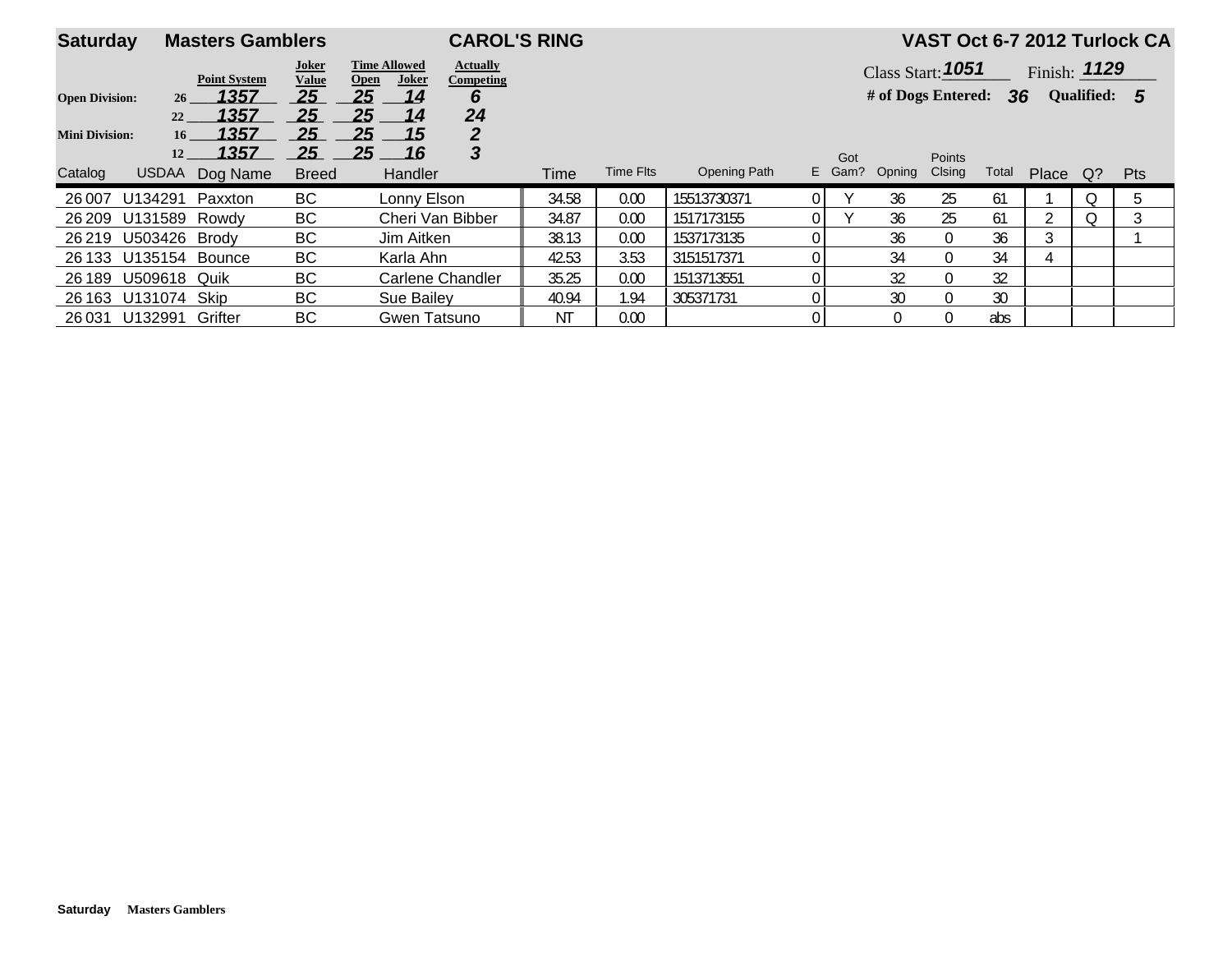| <b>Saturday</b>       |                                                                                                                      | <b>CAROL'S RING</b><br><b>Perf III Gamblers</b> |                                |                         |                          |       | VAST Oct 6-7 2012 Turlock CA |                     |                  |        |                         |                  |       |                |              |                |  |
|-----------------------|----------------------------------------------------------------------------------------------------------------------|-------------------------------------------------|--------------------------------|-------------------------|--------------------------|-------|------------------------------|---------------------|------------------|--------|-------------------------|------------------|-------|----------------|--------------|----------------|--|
|                       | <b>Time Allowed</b><br><b>Actually</b><br>Joker<br>Value<br><b>Point System</b><br><b>Open</b><br>Joker<br>Competing |                                                 |                                |                         |                          |       |                              |                     |                  |        | Class Start: 1129       |                  |       | Finish: 1200   |              |                |  |
| <b>Open Division:</b> | 22                                                                                                                   | 1357                                            | 25<br>25                       | 15                      | 4                        |       |                              |                     |                  |        | # of Dogs Entered: $26$ |                  |       |                | Qualified: 8 |                |  |
|                       | 16                                                                                                                   | 1357                                            | 25<br>25                       | 15                      | 12                       |       |                              |                     |                  |        |                         |                  |       |                |              |                |  |
| <b>Mini Division:</b> | 12                                                                                                                   | 1357                                            | 25<br>25                       | 16                      | $\overline{\mathbf{4}}$  |       |                              |                     |                  |        |                         |                  |       |                |              |                |  |
|                       | 8                                                                                                                    | 1357                                            | 25<br>25 <sub>1</sub>          | 17                      | 6                        |       |                              |                     |                  | Got    |                         | Points           |       |                |              |                |  |
| Catalog               | <b>USDAA</b>                                                                                                         | Dog Name                                        | <b>Breed</b>                   | Handler                 |                          | Time  | <b>Time Flts</b>             | <b>Opening Path</b> |                  | E Gam? | Opning                  | Clsing           | Total | Place          | $Q$ ?        | Pts            |  |
| 08 099                | U500760 Sparkle                                                                                                      |                                                 | Pinchippet Arlene Watson       |                         |                          | 37.58 | 0.00                         | 11331551            | $\Omega$         | Y      | 20                      | 25               | 45    | $\mathbf{1}$   | 0            | 5              |  |
|                       | 08 024 U134600 Gwyny                                                                                                 |                                                 | PWCorgi                        | Gail Mahood             |                          | 34.99 | 0.00                         | 31513555131         | $\overline{0}$   |        | 33                      | $\mathbf 0$      | 33    | $\overline{2}$ |              | $\mathfrak{Z}$ |  |
|                       | 08 073 U136845 Fonzie                                                                                                |                                                 | Papillon                       | Marti Fuguay            |                          | 34.67 | 0.00                         | 15530151311         | $\overline{0}$   |        | 26                      | $\mathbf 0$      | 26    | $\mathfrak{Z}$ |              | $\mathbf{1}$   |  |
|                       | 08 187 U119080 Brandy                                                                                                |                                                 | <b>JRT</b>                     | Jeanne Nixon            |                          | 50.93 | 8.93                         | 1131513713          | $\overline{0}$   |        | 26                      | $\mathbf 0$      | 26    | $\overline{4}$ |              |                |  |
| 08 051                | U137315 Poppy                                                                                                        |                                                 | Chi Mix<br>Lisa White          |                         | 39.32                    | 0.00  | 15135135                     | $\overline{0}$      |                  | 24     | $\mathbf 0$             | 24               |       |                |              |                |  |
|                       | 08 181 U121007 Tater                                                                                                 |                                                 | Pomerania Ray Jang             |                         |                          | 46.29 | 4.29                         | 31315               | $\overline{0}$   |        | 13                      | $\mathbf 0$      | 13    |                |              |                |  |
|                       | 12 125 U126026 Bodee                                                                                                 |                                                 | Poodle                         | Marti Fuguay            |                          | 35.74 | 0.00                         | 15513715131         | 0                | Y      | 33                      | 25               | 58    | 1              | Q            | 3              |  |
| 12043                 | U512630                                                                                                              | Ghillie                                         | <b>Sheltie</b>                 | Sherri Hollenbeck       |                          | 40.55 | 0.00                         | 31315137151         | $\Omega$         |        | 31                      | $\mathbf 0$      | 31    | $\overline{2}$ |              | $\mathbf{1}$   |  |
| 12121                 | U510986                                                                                                              | Millie                                          | Border Cor Kathy Van Der Maa   |                         |                          | 36.64 | 0.00                         | 315137131           | $\boldsymbol{0}$ |        | 25                      | $\boldsymbol{0}$ | 25    | $\mathfrak{Z}$ |              |                |  |
|                       | 12 215 U125241                                                                                                       | Diamond                                         | Bedlington Jeri Bernard        |                         |                          | 45.02 | 4.02                         | 3313715             | $\overline{0}$   |        | 23                      | $\mathbf 0$      | 23    | $\overline{4}$ |              |                |  |
|                       | 16 195 U124091                                                                                                       | Annie                                           | <b>BC</b>                      | Kathleen Alles          |                          | 34.34 | 0.00                         | 3153773135          | $\overline{0}$   | Y      | 38                      | 25               | 63    | $\mathbf{1}$   | Q            | $\overline{7}$ |  |
| 16069                 | U135810 Wit                                                                                                          |                                                 | <b>BC</b>                      | Lauri Plummer           |                          | 34.03 | 0.00                         | 3155135513          | $\Omega$         | Υ      | 32                      | 25               | 57    | $\overline{2}$ | Q            | 5              |  |
| 16037                 | U503964 Fizz                                                                                                         |                                                 | <b>Sheltie</b>                 | Cynthia Roberts         |                          | 35.01 | 0.00                         | 1513713151          | $\overline{0}$   | Y      | 28                      | 25               | 53    | $\mathfrak{Z}$ | Q            | $\mathfrak{Z}$ |  |
| 16053                 | U508866 Quas                                                                                                         |                                                 | <b>BC</b>                      | Donna Sprouse           |                          | 34.44 | 0.00                         | 31537151            | $\overline{0}$   | Y      | 26                      | 25               | 51    | 4              | Q            | $\mathbf{1}$   |  |
| 16 157                | U125087 Trane                                                                                                        |                                                 | <b>BC</b>                      | Mike Kambeitz           |                          | 35.68 | 0.00                         | 33153717            | $\overline{0}$   |        | 30                      | $\boldsymbol{0}$ | 30    |                |              |                |  |
| 16079                 | U125635                                                                                                              | Piper                                           | Aussie                         | Sue Rush                |                          | 34.05 | 0.00                         | 310151351351        | $\overline{0}$   |        | 29                      | $\mathbf 0$      | 29    |                |              |                |  |
| 16095                 | U506320                                                                                                              | Karlie                                          | Golden Ret Jennie Keifer       |                         |                          | 37.15 | 0.00                         | 153713151           | 0                |        | 27                      | $\boldsymbol{0}$ | 27    |                |              |                |  |
| 16057                 | U128901                                                                                                              | Styx                                            | <b>BC</b>                      | <b>Karey Krauter</b>    |                          | 38.36 | 0.00                         | 3315103371          | $\Omega$         |        | 27                      | $\mathbf 0$      | 27    |                |              |                |  |
| 16 145                | U500544                                                                                                              | <b>Trek</b>                                     | Aussie                         | Erika Maurer            |                          | 37.15 | 0.00                         | 31513711            | $\Omega$         |        | 22                      | $\mathbf 0$      | 22    |                |              |                |  |
| 16029                 | U511283 Sydney                                                                                                       |                                                 | Aussie                         | Karen Overstreet        |                          | 43.35 | 3.35                         | 331515111           | 0                |        | 21                      | $\boldsymbol{0}$ | 21    |                |              |                |  |
|                       | 16 129 U117541                                                                                                       | <b>Bud</b>                                      | <b>BC</b>                      |                         | <b>Barbara McElhiney</b> | 39.28 | 0.00                         | 1515331             | $\overline{0}$   |        | 19                      | $\mathbf 0$      | 19    |                |              |                |  |
|                       | 16 089 U133967 Lily                                                                                                  |                                                 | All America Mo Carroll         |                         |                          | 44.18 | 4.18                         | 31315130            | $\overline{0}$   |        | 17                      | $\mathbf 0$      | 17    |                |              |                |  |
| 22 17 1               | U501822 Tweed                                                                                                        |                                                 | <b>BC</b>                      | Bettina Keszthelyi      |                          | 34.84 | 0.00                         | 3151733715          | $\overline{0}$   | Υ      | 36                      | 25               | 61    | $\mathbf 1$    | Q            | $\mathfrak{Z}$ |  |
| 22005                 | U127252 Chaps                                                                                                        |                                                 | Aussie                         | Jean Danver             |                          | 35.60 | 0.00                         | 3315513713          | $\overline{0}$   | Y      | 32                      | 25               | 57    | $\overline{2}$ | Q            | $\mathbf{1}$   |  |
|                       | 22015 U123644                                                                                                        | <b>Brenn</b>                                    | <b>BC</b>                      | <b>Carlene Chandler</b> |                          | 35.88 | 0.00                         | 3153013513          | $\mathbf 0$      |        | 25                      | $\boldsymbol{0}$ | 25    | $\mathfrak{Z}$ |              |                |  |
|                       | 22 167 U512556 Robin                                                                                                 |                                                 | <b>Golden Ret Kathy Quiroz</b> |                         |                          | 43.17 | 3.17                         | 113315135           | $\overline{0}$   |        | 23                      | $\mathbf 0$      | 23    | 4              |              |                |  |